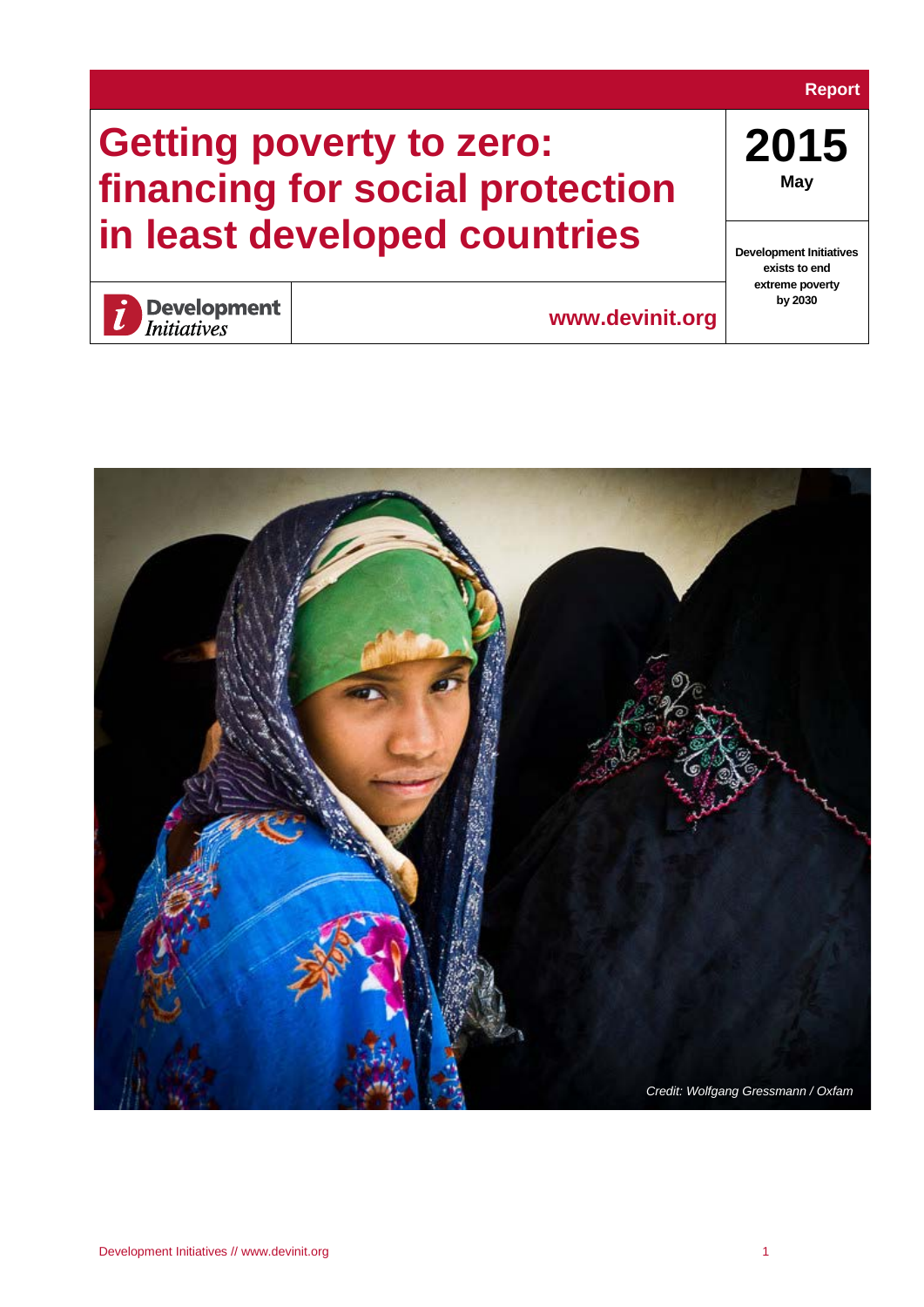# <span id="page-1-4"></span>**Summary**

Social protection may be defined as "public actions – carried out by the state or privately – that: a) enable people to deal more effectively with risk and their vulnerability to crises and changes in circumstances (such as unemployment or old age); and b) help tackle extreme and chronic poverty"<sup>[1](#page-1-0)</sup>. It is an umbrella term for various types of approaches, policies, programmes and actions that address deprivation, poverty (for example through providing income security payments, or basic health coverage), or vulnerability to financial (and other) shocks as well as to different types of risk. Social protection is a key element of modern economies, accounting for 30% of government spending in Organisation for Economic Co-operation and Development (OECD) countries.

Evidence indicates that economic growth alone will not be enough to end global poverty by [2](#page-1-1)030<sup>2</sup>. Given the additional challenge of the increased vulnerability of many of the poorest people globally to environmental risks, conflict and disasters<sup>[3](#page-1-2)</sup>, it is likely that ending poverty by 2030 will need sustained investments in social protection programmes, as well as education, health and agriculture.

There has been rapid expansion of social protection programmes worldwide recently. On current trends all countries will have comprehensive systems in the next 50 years. All countries already have at least one social protection programme. Following our shorter briefing *Getting to*  zero – *coverage and financing of social protection in LDCs<sup>[4](#page-1-3)</sup>, this report provides more detail of* the current coverage and financing in least developed countries (LDCs), which have populations with high levels of extreme poverty and vulnerability. For those less familiar with social protection the Annex sets out the case for social protection investments in these countries.

The data shows that current coverage of existing social protection programmes in LDCs is insufficient to meet the needs of all those living in extreme poverty and the investments needed to finance adequate coverage in LDCs are not being met by current public spending, domestic or international. The data suggests that ambitious commitments towards financing social protection from both domestic governments and external finance providers will be essential if we are to be sure of achieving the goal of ending extreme poverty by 2030.

<span id="page-1-0"></span><sup>&</sup>lt;sup>1</sup> Department for International Development (DFID). 2006. "Social protection in poor countries". Social protection briefing note series, Number 1. A DFID practice paper. http://www.gsdrc.org/docs/open/SP17.pdf

<span id="page-1-2"></span><span id="page-1-1"></span><sup>&</sup>lt;sup>2</sup> Development Initiatives, Investments to End Poverty 2013.<br><sup>3</sup> See p74, Development Initiatives, Improving ODA Allocation for a post-2015 World,' [http://devinit.org/wp](http://devinit.org/wp-content/uploads/2015/01/DI_UN_Improving-ODA-allocation-for-a-post-2015-world_21-January-20151.pdf)ontent/uploads/2015/01/DL UN\_Improving-ODA-allocation-for-a-post-2015-world 21-January-20151.pdf<br>The discrete post-2015-world 21-January-20151.pdf<br>Tevelopment Initiatives. (2015) Getting to zero – coverage and financing of

<span id="page-1-3"></span>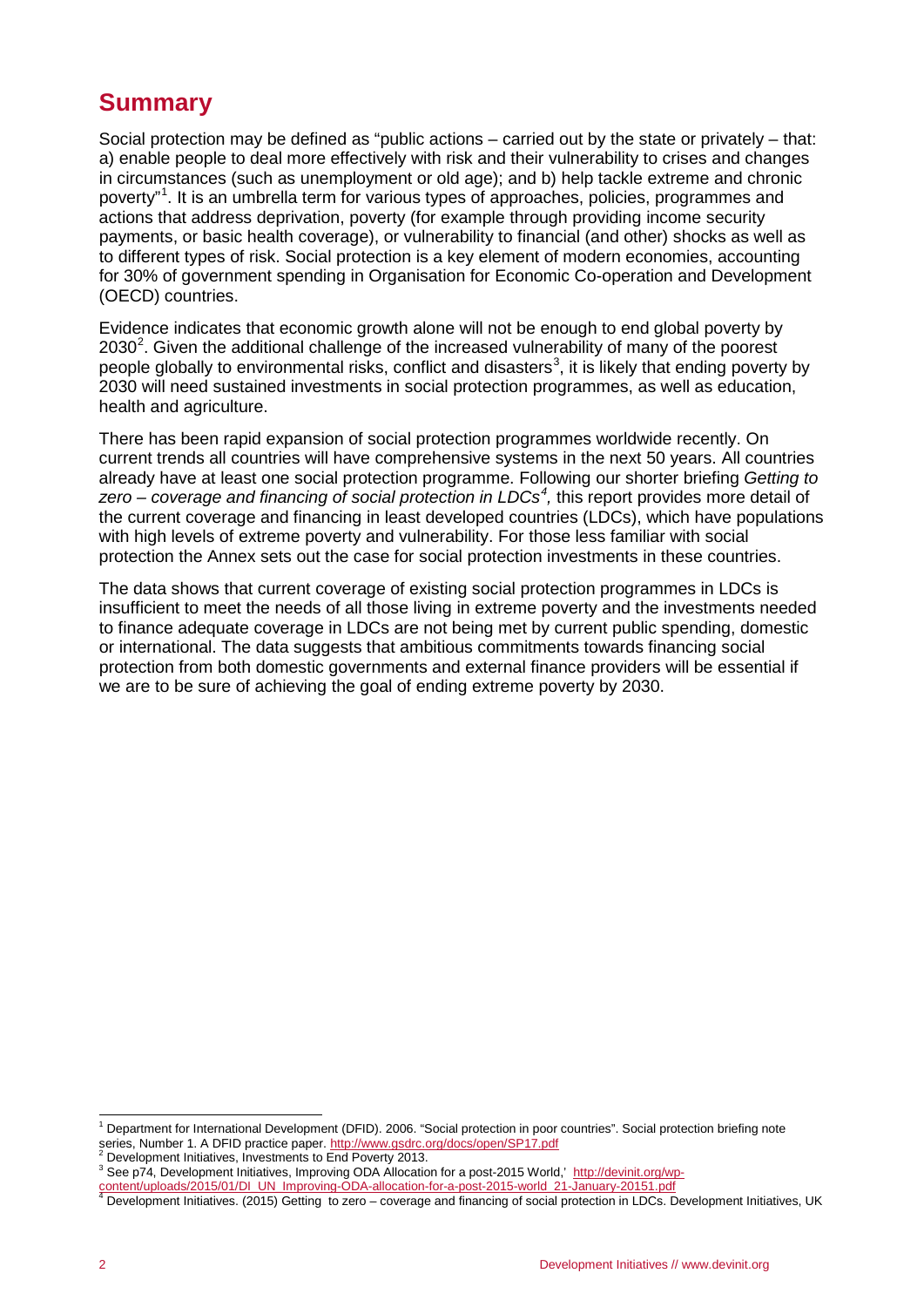# **Contents**

| Current coverage of targeted social protection programmes in LDCs is limited 4           |
|------------------------------------------------------------------------------------------|
| Current levels of cash transfer are too low to lift the poorest people out of            |
| There are technical solutions to increasing social protection coverage7                  |
|                                                                                          |
| Domestic resources are low in LDCs, and will remain so after 20158                       |
| Cost of ending extreme poverty in LDCs through cash transfers is similar to              |
| Current domestic spending on social protection in LDCs is 20% of required                |
| Donor spending on social protection in LDCs is limited 14                                |
| External finance for social protection in the past decade has been                       |
| Current ODA shortfall on social protection in LDCs is much greater than for              |
|                                                                                          |
| Annex - Social protection's role in ending poverty, its broader role and                 |
| Growth alone cannot guarantee the end of extreme poverty in the poorest countries or for |
|                                                                                          |
| Growing recognition of the role of social protection in ending poverty  24               |
|                                                                                          |
|                                                                                          |
|                                                                                          |
|                                                                                          |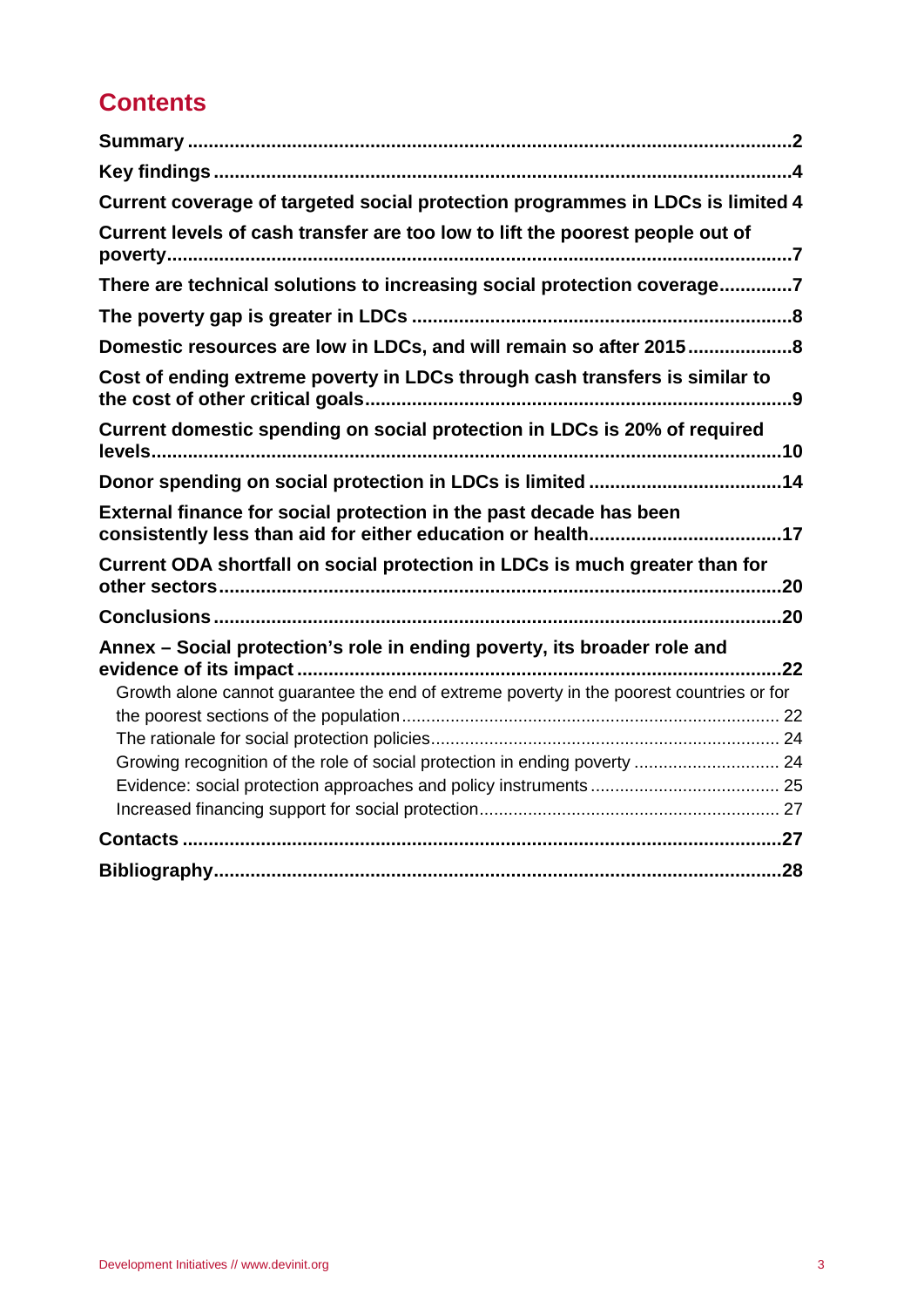# <span id="page-3-0"></span>**Key findings**

- There is a growing body of evidence of the impact that social protection has on reducing poverty in countries as diverse as Brazil, Ethiopia, South Africa, Malawi, Kenya, India and Rwanda.
- All countries in the world now have at least one type of social protection programme that is targeted at the poorest and most vulnerable people.
- In LDCs these programmes are only reaching 20% of those living in extreme poverty, that is on below purchasing power parity (PPP) \$1.25 a day.
- Even where extremely poor people are reached, the level of transfer is much less than that needed to sustainably lift poor people out of extreme poverty. In sub-Saharan Africa, for example, the average value of the transfer is 10% of the estimated 42 PPP cents a day that is needed.
- Current domestic expenditure on all forms of social protection programmes is on average US\$10 per person in LDCs, equivalent to just over 1% of gross domestic product (GDP). Most LDCs have some fiscal space to increase their tax revenues and the share of their budget spent on social protection. If all LDCs increased their tax-to-GDP ratio to 20% (from the current average of 17%) and allocated 10% to targeted social protection programmes, spending would rise to 2% of GDP, US\$16 per person.
- The current average cost of providing the transfer needed to close the extreme poverty gap in LDCs is US\$49 per person per year, around 7% of GDP – taking into account start-up costs, administration costs and leakage. This is less than the latest estimates for achieving the sustainable development goals (SDGs) for education (US\$60) and health (US\$86). In contrast, OECD countries spending on social protection is significantly more than on health and education combined.
- Even if LDCs increase their spending to US\$16 per person, there would be a funding gap of US\$33 per person. Current DAC donor funding for all forms of social protection-related programmes in LDCs averages US\$4 per person per year. As a result 88% of the financing gap is currently unfunded. This compares with recent estimates of the unfunded element for education at 67% and health 50%.
- The increase in official development assistance (ODA) required to meet financing needs is equivalent to 0.1% of the OECD's gross national income (GNI). Given the priority attached to ending extreme poverty and the limited scope for LDCs to increase their own funding, social protection financing needs should arguably be the first call on increased ODA to ensure the goal of ending poverty is achieved by 2030.

### <span id="page-3-1"></span>**Current coverage of targeted social protection programmes in LDCs is limited**

There has been a marked extension of social security programmes worldwide in recent years. The International Labour Organization (ILO)'s *World Social Protection Report 2014/2015* notes that all countries now have a social security system<sup>[5](#page-3-2)</sup>. As part of these systems, all countries now have some form of social assistance – transfers targeted at the most vulnerable. In particular, the World Bank notes that every country has at least one type of social safety net programme (a non-contributory form of social assistance) $^6$  $^6$ .

But the coverage is still limited. The ILO estimates that only 27% of the world's population has access to comprehensive social security systems<sup>[7](#page-3-4)</sup>. Further, the World Bank estimates that only

<span id="page-3-2"></span> <sup>5</sup> ILO, World Social Protection Report 2014/15, 2014, page v.

<span id="page-3-3"></span><sup>&</sup>lt;sup>6</sup> World Bank, State of Social Safety Nets 2014, 2014 page xiii.

<span id="page-3-4"></span> $^7$  ILO, 2014 page xxi.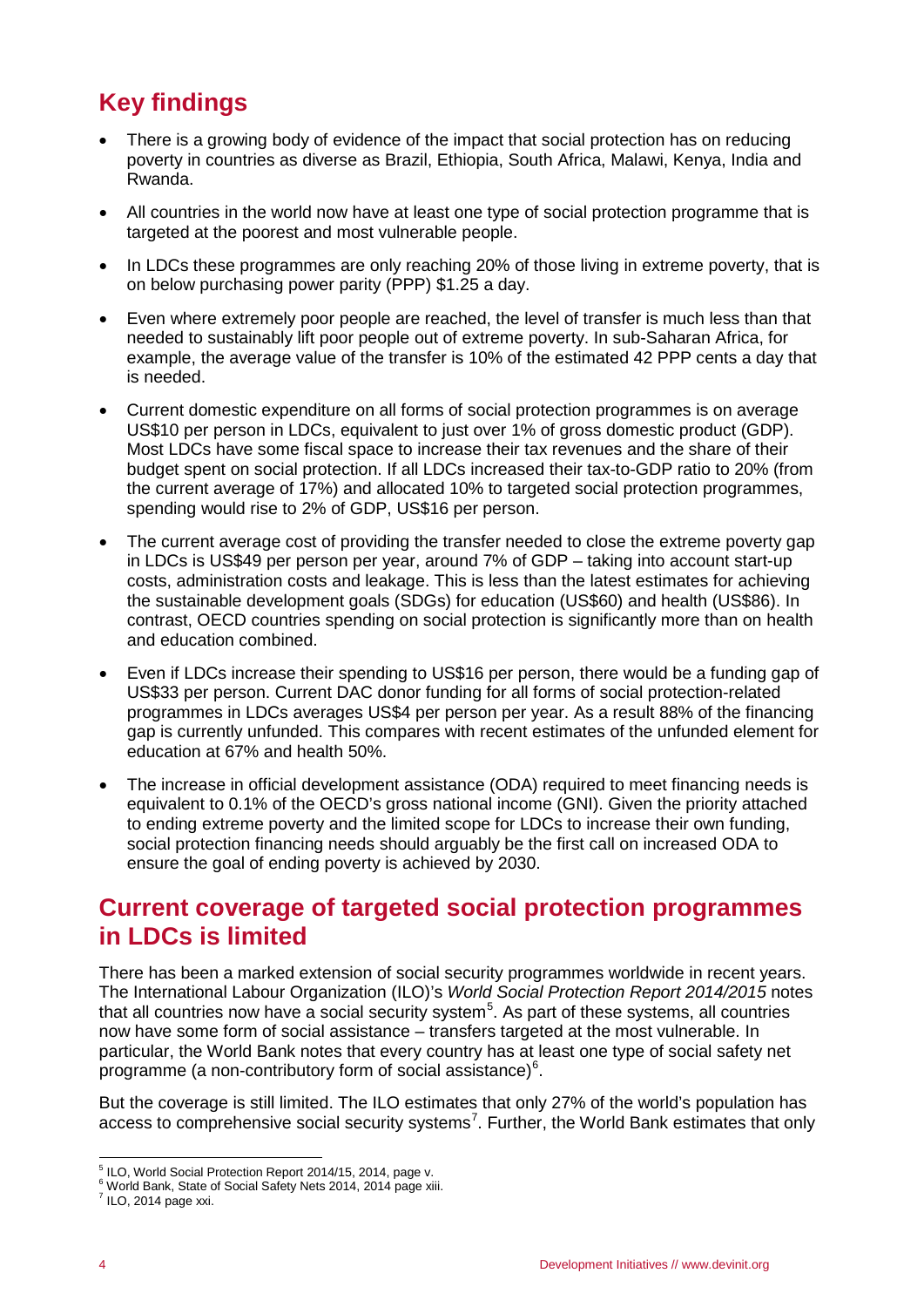one-third of those that need social security the most – those living in extreme poverty – are covered by social safety nets<sup>[8](#page-4-0)</sup>. In the two most populous LDCs, Bangladesh and Ethiopia – both of which have well-known large-scale programmes – coverage is at best 25%. Even the large scheme in Pakistan corresponds to less than one-fifth of the extreme poor<sup>[9](#page-4-1)</sup>. And while Nigeria has three social protection schemes, they are all small and their total coverage is less than 0.2% of those living in extreme poverty<sup>[10](#page-4-2)</sup>.

The recent World Bank *State of Social Safety Nets* report reveals a similar picture. The report compiled information on the largest programmes in each of the five major possible types of safety net: conditional food (mainly school feeding); conditional cash transfers (eg Brazil's Bolsa Familia Global, which is conditional on children attending school); unconditional food (eg emergency food/nutrition); unconditional cash (eg pensions) and public works (such as Ethiopia's Productive Safety Net programme). The World Bank then estimated the total number of beneficiaries and combined the total for these five programmes. This is likely to lead to an overestimate as there will some double counting across the programmes (although in each category there may be smaller programmes whose beneficiaries aren't included).

Not all of these beneficiaries will be living in extreme poverty; even if the programmes are well targeted, some people who are not living in extreme poverty will be included. To estimate the current coverage of the extreme poor, the total beneficiary numbers need to be adjusted for the proportion that is paid to those living above the extreme poverty line – the so-called leakage rate. Earlier estimates assumed a constant leakage rate for all countries<sup>11</sup>. More recent estimates adjusted the leakage rate for a few high-poverty countries<sup>[12](#page-4-4)</sup>.

As accelerating progress on social protection requires governments and development partners to have the best available data, we have sought to produce the most realistic and countryspecific estimates of the coverage (and hence investments needed to lift everyone above the poverty line). DI's approach for measuring social protection coverage builds on that used in other previous analysis, and assumes that the leakage rate varies in line with the total proportion of people living in poverty. In a poor country where the vast majority of people are living in extreme poverty, the leakage rate is likely to be low. In the extreme if everyone is living in extreme poverty the leakage rate is necessarily zero. A specific targeted scheme may not reach all its intended beneficiaries, but it will instead reach other people living in extreme poverty. In counties like Brazil, where the poverty rate is less than 5%, the leakage rates are much higher, in this case at 49%. The DI approach assumes leakage rates vary from zero to 50% in direct proportion to poverty headcount ratio.

Figure 1 (over the page), shows the estimated coverage based on the World Bank's estimates on the total number of beneficiaries and DI's estimated allowance for the number of people above the PPP \$1.25 poverty line unintentionally included in any programme. As the World Bank report includes potential double counting across different programmes, these figures are likely to be overestimates of coverage.

We find that the estimated average<sup>[13](#page-4-5)</sup> coverage of the extreme poor, for all LDCs, is 20%, that is one-fifth of the poorest people are covered by social protection programmes. Only 10 of the 48 LDCs have coverage of more than 30%. There is a clear trend of coverage increasing as poverty gap decreases: countries with the largest poverty gaps are on the left of the graph. It is also noticeable that the countries with the highest coverage tend to have smaller populations.

<span id="page-4-1"></span><span id="page-4-0"></span>9 Ethiopia's Productive Safety Net Programme reaches 7.6 million people compared with an estimated 34.6 million living in extreme poverty. Pakistan's Benazir income support programme reaches 4 million people compared with an estimated 23 million living in extreme poverty. Bangladesh's schemes provide support to around 12 million people compared with an estimated 68 million.<br><sup>10</sup> In Nigeria, three schemes cover just 0.2 million people compared with an estimated 108 million l

<span id="page-4-3"></span><span id="page-4-2"></span>Rogerson 2012 [*Horizon 2025 – creative destruction in the aid industry*, Overseas Development Institute (ODI)] – both assumed Brazilian leakage rate of 50% applied to all countries (ie for every 100 beneficiaries 50 would be non-poor).<br><sup>12</sup> Greenhill, Carter, Hoy and Manuel 2015 *Financing the future*, ODI – assumed 43% leakage except for a few h

<span id="page-4-5"></span>

<sup>&</sup>lt;sup>8</sup> World Bank, 2014 page xiii.

<span id="page-4-4"></span>countries where leakage rates were set to ensure coverage was not more than 100% of the population.<br><sup>13</sup> In this report average refers to median to avoid outliers unduly distorting the picture.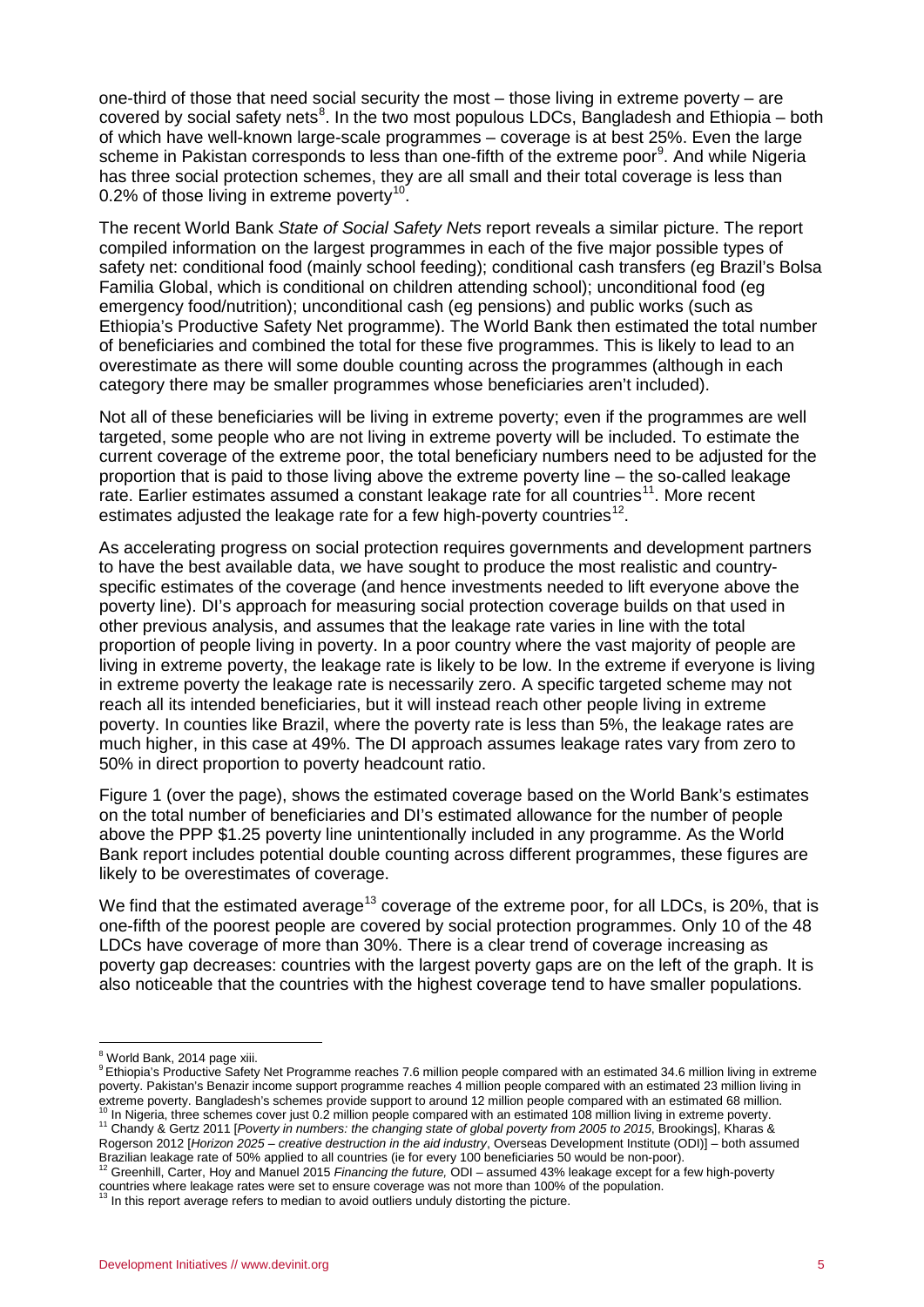<span id="page-5-0"></span>Finally, coverage is also less in the poorer countries, where it averages 31% in the lower-middle income LDCs, but just 12% in low-income LDCs. Reaching the poorest people is not easy. In addition to including a proportion of non-poor, many programmes do not necessarily target the poorest people and hence often fail to reach the poorest<sup>[14](#page-5-0)</sup>. Exclusion rates in Brazil are as high as 50% and even higher in Mexico at 70%. In order to eliminate poverty targeting will need to improve and hence the data on poverty and the impact of social protection will need to be strengthened.

#### Figure 1: Current coverage of the extreme poor in LDCs is at most 20%

Estimated coverage of extremely poor people by the five largest social safety net programmes. Countries ordered by poverty gap: largest on left



Source: DI estimated leakage rates applied to World Bank figures for total beneficiaries (The State of Social Safety Nets 2014).

Development Initiatives /[/ www.devinit.org](http://www.devinit.org/) 1 <sup>14</sup> The proportion of the poor that should benefit, but don't, can be as much as 50%. This is referred to as the exclusion error. Reasons for this include discriminatory measures that inhibit people of low caste joining the scheme and targeting measures that are too costly/difficult for the poor to meet (eg in Zimbabwe many were barred by use of English in completing the forms or need to attend a very limited number of assessment centres) .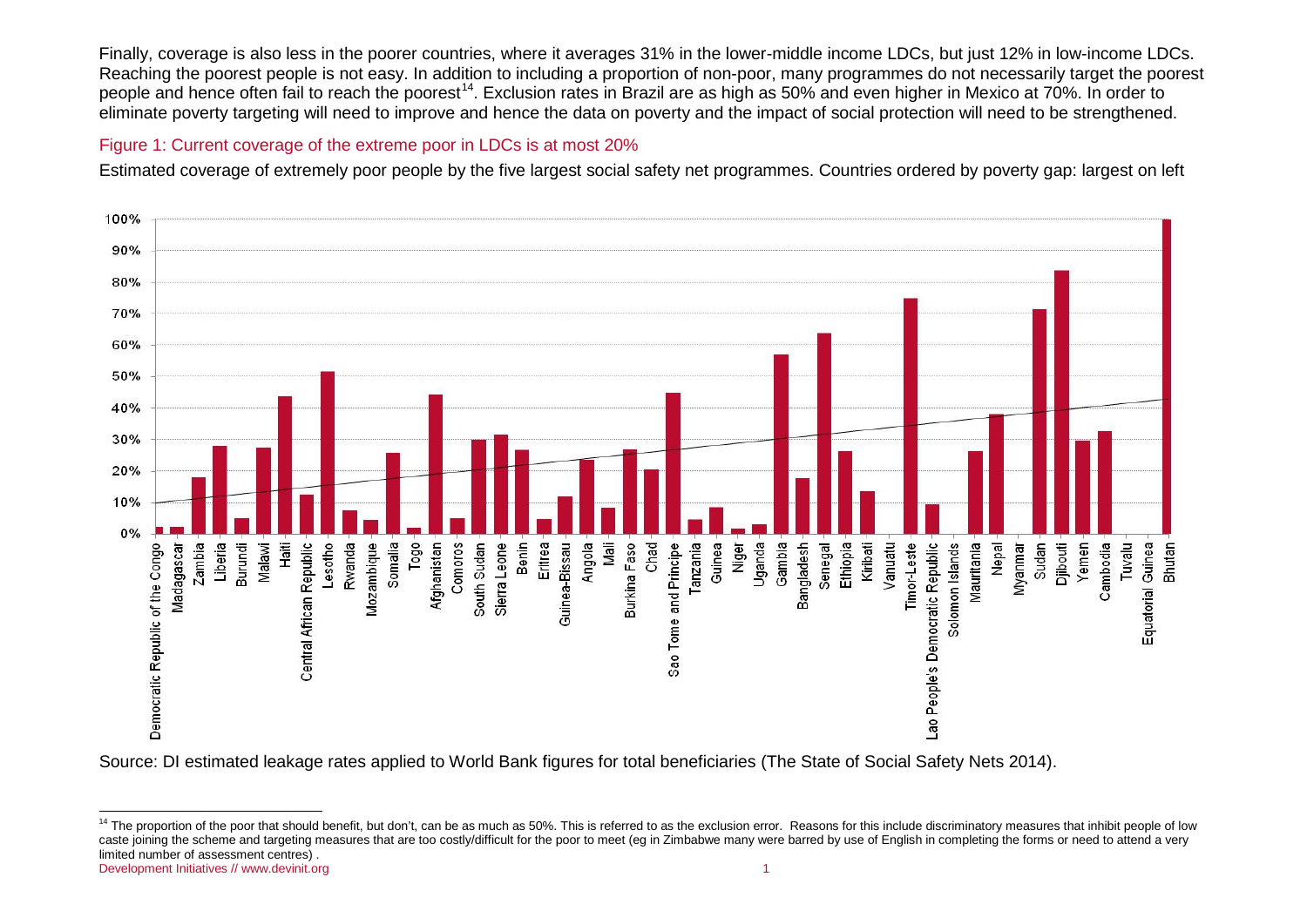### <span id="page-6-0"></span>**Current levels of cash transfer are too low to lift the poorest people out of poverty**

Even if the extreme poor are covered by a social assistance programme, the adequacy of the benefit is limited in the poorest countries. In Ethiopia, the national public works scheme, for example<sup>15</sup>, provides just 11 days of employment a year<sup>[16](#page-6-3)</sup>.

On the basis of the poverty gap estimates, it is a straightforward calculation to estimate the average transfer required to lift all of the extreme poor above the poverty line. In LDCs, this amount is 42 cents a day in PPP\$ terms. A World Bank review of 64 countries reveals that social assistance transfers on average are just 23% of the poor household's income and 5% in sub Saharan Africa<sup>17</sup>. In richer countries, social transfers are more than sufficient to lift households out of extreme poverty. But in sub-Saharan Africa the level of transfers are just 8- 10% of what is needed; the income of the poorest people needs to be boosted by 40-50%<sup>[18](#page-6-5)</sup> while transfers typically increase incomes by just  $5\%$ , ie 10% of that needed<sup>19</sup>. In these countries the resources transferred are too limited to sustainably lift poor people out of extreme poverty.

### <span id="page-6-1"></span>**There are technical solutions to increasing social protection coverage**

The current limited coverage is not a fundamental technical problem of scale or capacity. Largescale social assistance programmes – covering millions of people – are now well established in many Latin American countries and are being implemented in many Asian countries. The World Bank estimates that over one billion people now participate in at least one type of social assistance programme<sup>[20](#page-6-7)</sup>. There has been a rapid expansion in the number of social assistance programmes in sub-Saharan Africa in recent years<sup>21</sup>. These include successful pilots in a wide range of challenging environments – smart cards in Niger<sup>22</sup>, mobile ATMs to reach excombatants in the middle of the Democratic Republic of Congo jungle and emergency programmes in the middle of the Somalia conflict. Provided sufficient time is allowed and adequate investment is made in the set up (typically 3-5 times the annual running costs), it would seem technically possible to establish large scale coverage programmes in most, if not all countries, in the world. In the poorest countries where most of the population are living in extreme poverty or where poverty is concentrated in specific areas, ensuring all the poor are reached is relatively straightforward through either a universal or simple targeted approach. The challenge is harder in rich countries where people living in extreme poverty are dispersed across a much larger population.

The decision to introduce large scale social protection programmes is fundamentally a question of political choice for each country. However, an additional challenge – especially in the poorer countries – is the financial constraint: the costs of financing social protection and the current levels of domestic and external financing available. The rest of this paper focuses on LDCs, where the combined challenges of poverty and resource constraints are the most acute.

<span id="page-6-4"></span>

<span id="page-6-3"></span><span id="page-6-2"></span><sup>&</sup>lt;sup>15</sup> Productive Safety Nets.<br><sup>16</sup> The Department for International Development (DFID), Annual review of DFID support to the programme, 2013.<br><sup>17</sup> World Bank, 2014 page xiv. This is average for the 64 countries in Atlas of (ASPIRE) database that have full coverage. Most of the countries (55) covered are middle-income MICs.<br><sup>18</sup> World Bank, 2014 page 31.<br><sup>19</sup> Although the rest of this paper focuses on the LDCs group, data for this section of

<span id="page-6-6"></span><span id="page-6-5"></span><sup>&#</sup>x27;Aspire' datasets, from which it is not possible to analyse the financing gap in cash transfers required in countries outside of sub-Saharan Africa.<br><sup>20</sup> World Bank, 2014.

<span id="page-6-8"></span><span id="page-6-7"></span> $21$  In 2010 only 21 countries had some form of unconditional cash transfer programme in place. By 2013 the number had almost doubled. World Bank State of Social Safety Nets, 2014.<br><sup>22</sup> World Bank, 2014: Reducing Poverty and investing in people – the new role of safety nets in Africa, Page 49.

<span id="page-6-9"></span>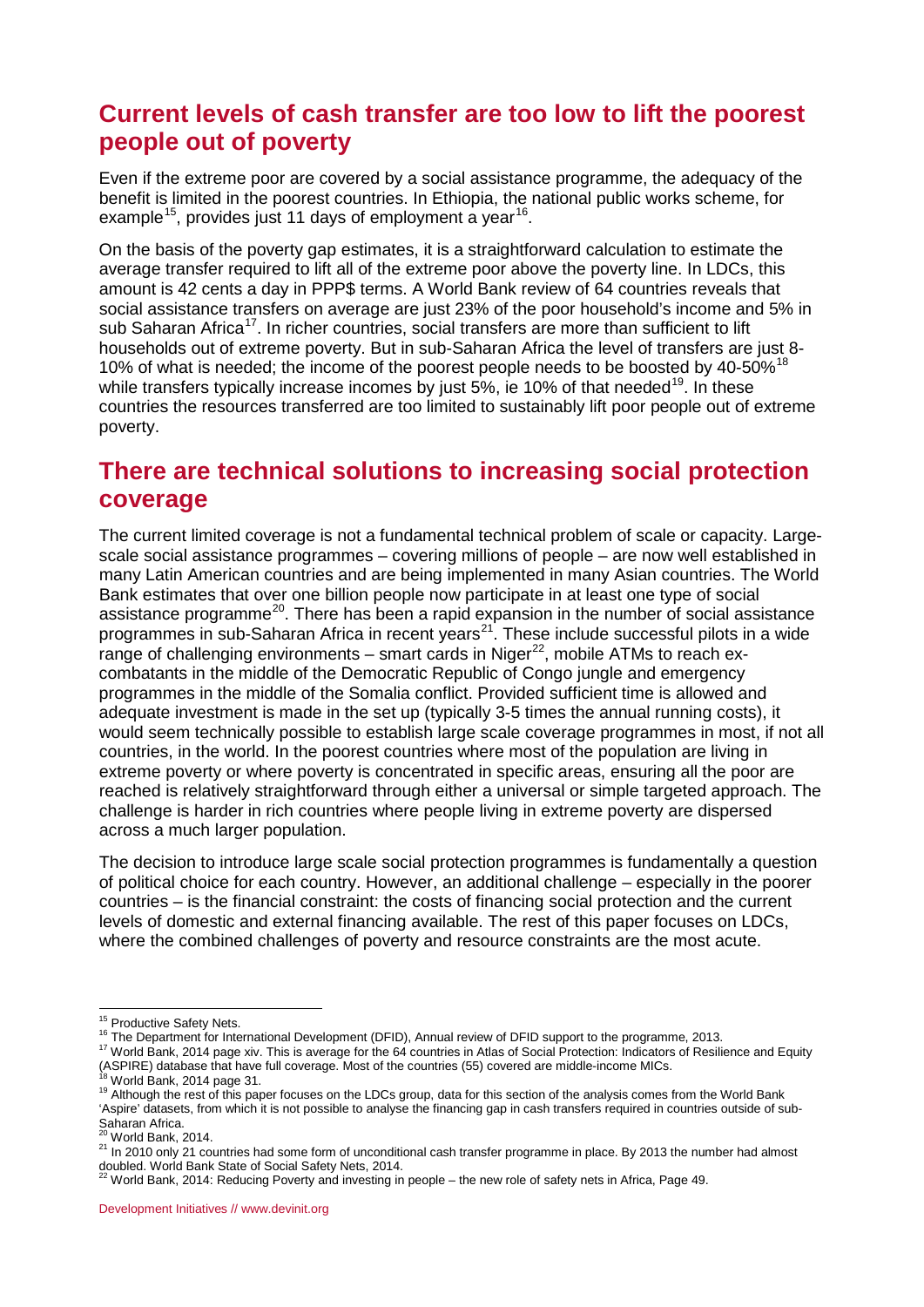# <span id="page-7-0"></span>**The poverty gap is greater in LDCs**

More than one third (36%) of those people living in extreme poverty in 2011 were in LDCs, some 360 million people. The depth of this poverty –ie how far on average the population of the country is below the poverty line – tends to be far greater in LDCs. Some 18 of the 19 countries with the largest poverty gap are LDCs (Nigeria being the one non-LDC), while none of the 43 countries with the shallowest extreme poverty levels is a  $LDC<sup>23</sup>$  $LDC<sup>23</sup>$  $LDC<sup>23</sup>$ .

### Figure 2: Poverty is deepest in LDCs

Poverty gap, World Bank figures



### <span id="page-7-1"></span>**Domestic resources are low in LDCs, and will remain so after 2015**

Government spending is one way to measure the domestic capacity of LDCs to finance their own development. LDCs capacity is limited by the size and structure of their economies. For example, it is much harder to raise taxes when a large proportion of the population are subsistence farmers or work in the informal sector. As a result, LDCs can afford much lower levels of government spending than other developing countries can. Average government spending per person in LDCs in 2012 was less than one fifth of that in non-LDCs. While spending in LDCs is set to increase two-thirds by 2030, spending in other developing countries is forecast to more than double. This sees the gap widen such that by 2030 LDCs' domestic capacity will be one sixth of that of other developing countries.

<span id="page-7-2"></span><sup>&</sup>lt;sup>23</sup> Income data for 2011 (at 2005 purchasing power parity) taken from the World Bank's **PovCalNet** dataset. Note that some LDCs are not covered by this. World Bank estimates of global poverty assume the geographical average for extreme poverty in 'missing data' countries. This likely to understate the level of poverty. The other charts in this paper draw on ODI country based poverty estimates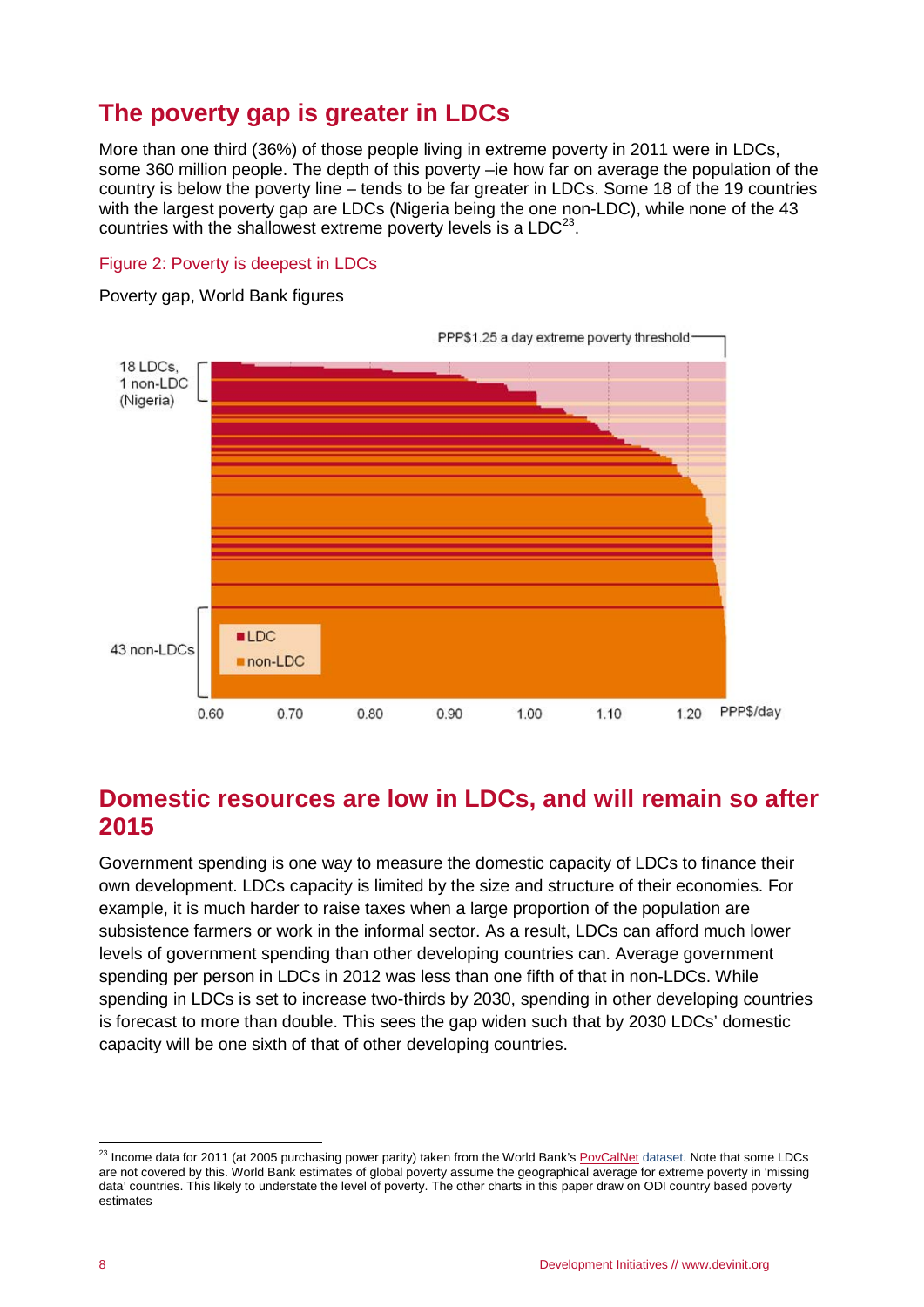#### Figure 3: LDCs have relatively lower domestic capacity, which is set to become even more pronounced



Government spending per person, 2011 PPP\$, LDCs and non LDCs

Source: DI calculations based on IMF World Economic Outlook, World Bank and Oxford Economics data.

### <span id="page-8-0"></span>**Cost of ending extreme poverty in LDCs through cash transfers is similar to the cost of other critical goals**

One approach to assessing the required level of finance is provided by the ILO. In 2008 they estimated the costs of basic social security (excluding health) in 12 countries, with the average cost for the seven LDCs covered being 5.1% of GDP<sup>24</sup>. This is similar to the social protection spending target of 4.5% of GDP set by African Union Ministers of Social Welfare in Windhoek in 2008.

Given the SDG1 focus on extreme poverty this paper also looks at an alternative metric: the cost of a perfectly targeted cash transfer that would be needed to end extreme poverty, making due allowance for leakage, start up and administration costs.

The costing approach adopted here builds on similar earlier approaches<sup>25</sup>. These all made allowance for leakage rates and some also included the ILO standard assumption on administration costs of 15% (rates for Mexico and Brazil have now fallen to between 3–6% partly as a result of increased use of technology).

The new elements in the DI approach:

- 1. As described earlier the leakage rate is not fixed, but varies in line with the proportion of the population living in extreme poverty.
- 2. Allowance is made for start-up costs equal to four times annual running costs, with the costs spread across 15 years.

Despite the different approach, DI estimates are of the same order of magnitude for the limited number of LDCs covered by ILO. The average DI estimate for the seven LDCs covered by the ILO is 5.3% compared with ILO's own estimate of 5.1%. This approach allows all LDCs to be costed on the basis of a common outcome – the end of extreme poverty. For all LDCs, DI estimates the average cost to be 6.5% of GDP and the total cost in all LDCs to be US\$46 billion each year.

<span id="page-8-2"></span><span id="page-8-1"></span><sup>&</sup>lt;sup>24</sup> ILO, 2008: Can low income countries afford basic social security, Social Security policy briefings paper 3/<br><sup>25</sup> Eg Chandy & Gertz 2011 [*Poverty in numbers: the changing state of global poverty from 2005 to 2015*, B Rogerson 2012 [*Horizon 2025 – creative destruction in the aid industry*, ODI] and Greenhill, Carter, Hoy & Manuel 2015 [*Financing the future,* ODI]. The cost estimate also draws on ODI 2015 *Financing the future* poverty gap estimates for some of the few countries not covered by World Bank PovCal data set.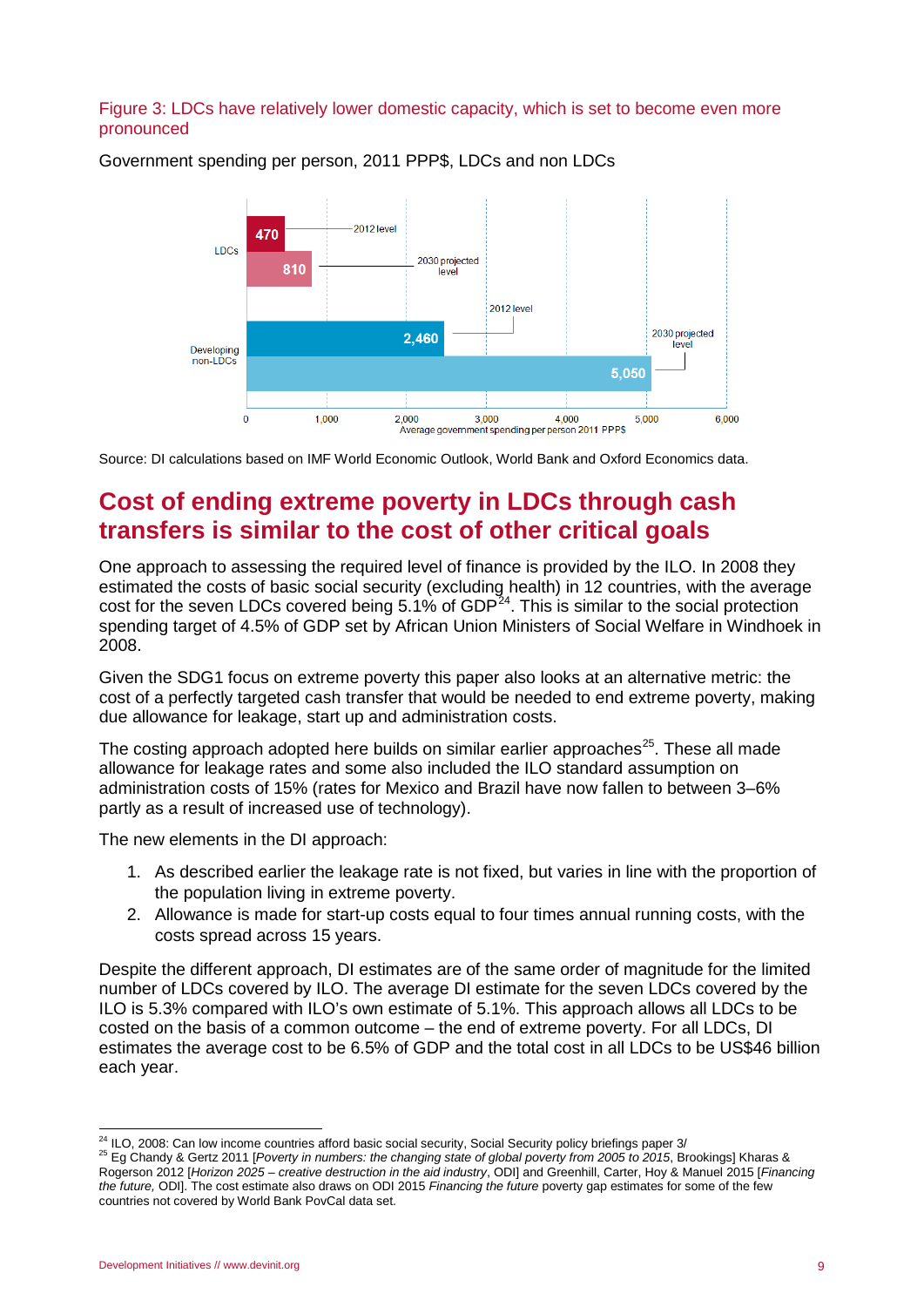The cost in a typical LDC amounts to **US\$49 per person per year**. This is about the same amount of spending needed in other key complementary areas. For example, the United Nations Educational, Scientific and Cultural Organization (UNESCO) Education for All estimates universal education to cost US\$60 per person in LDCs<sup>[26](#page-9-1)</sup> and International Task Force on Health estimate US\$86 per person for universal healthcare<sup>[27](#page-9-2)</sup>.

DI analysis also shows that there is a significant variation around these averages. In countries with large poverty gaps, costs are more than US\$150 per person. In countries with small gaps, the average is less than US\$5 per person. As the needs vary so much it is critically important to look at the costs and the finances available in each country. This variation also underlines the point that decisions on social protection can only be taken on a country-by-country basis and that national leadership is essential.

#### Figure 4: DI cost estimates are of same magnitude as ILO estimates

ILO cost of social protection excluding health and DI estimate of transfer to end poverty including allowance for leakage, administration costs and start-up costs, % of GDP



### <span id="page-9-0"></span>**Current domestic spending on social protection in LDCs is 20% of required levels**

In *World Social Protection Report 2014/2015*, the ILO compiled expenditure figures for most LDCs (Figure 5). These may overstate the level of domestic spending funded by domestic resources as they may include some spending funded by external grants. They will inevitably also overstate what is being spent for the extreme poor as they cover all social protection programmes and not just those targeted at the most vulnerable. For example, the largest element in most LDCs is non-contributory pensions, which only benefit those in formal employment. Beneficiaries are unlikely to be living in extreme poverty (although some of this pension may well be shared with poorer family members). The report reveals that few countries currently spend anything close to 5% of GDP. The average for LDCs is just 1.2% of GDP, equivalent to US\$10 per person per year. The high figure for Liberia (nearly 10% of GDP) is very old (late 2000s) and probably reflects a high level of humanitarian spend in the middle of the conflict. The other high spending countries are mainly former members of the Soviet Union.

<span id="page-9-2"></span><span id="page-9-1"></span> <sup>26</sup> UNESCO Education for All Global Monitoring Report Policy Paper 18 *Pricing the right to education* (2015). Cost includes preprimary, primary and lower secondary education for the 45 LDCs covered in the report (all low income or lower middle income). 27 As updated by the Centre on Global Health Security Working Group on Health Financing, Chatham House (2014).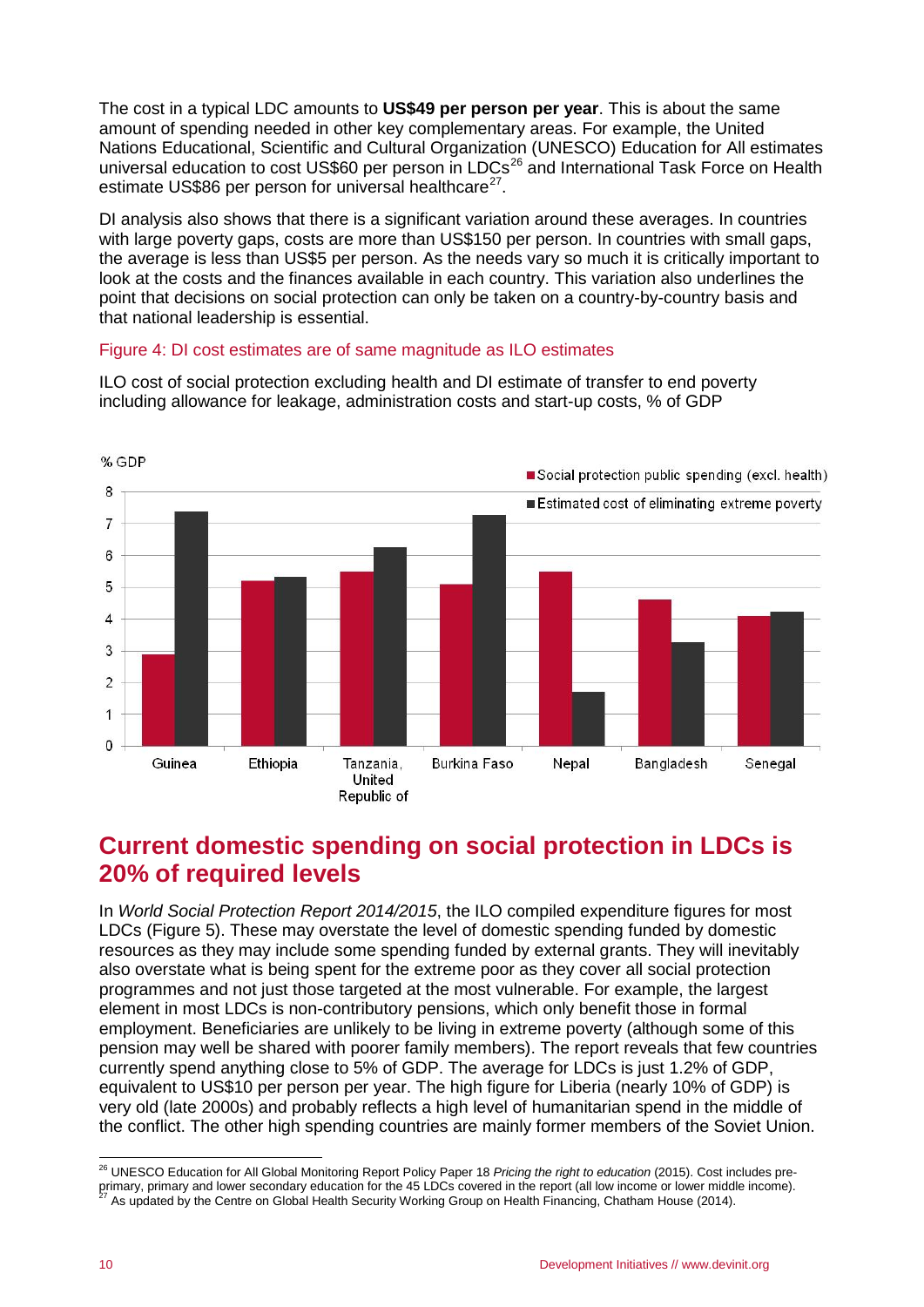The next three figures (Figures 5–7) show spending as a percentage of GDP, spending compared with costs per person per year and spending as a proportion of costs. In the poorer LDCs, the costs are much higher as the average transfer required is greater (the poverty gap is deeper) and poor people are a much larger proportion of the total population. In the very poorest, the costs are more than US\$100 per person per year.

#### Figure 5 Current domestic spend on social protection is much less than 4.5% of GDP target

ILO excluding health, % of GDP. All least developed countries (LDCs), low-income countries (LICs) and lower-middle income countries (LMICs). Countries ordered by GNI per capita



Source: ILO World Social Protection report 2014/2015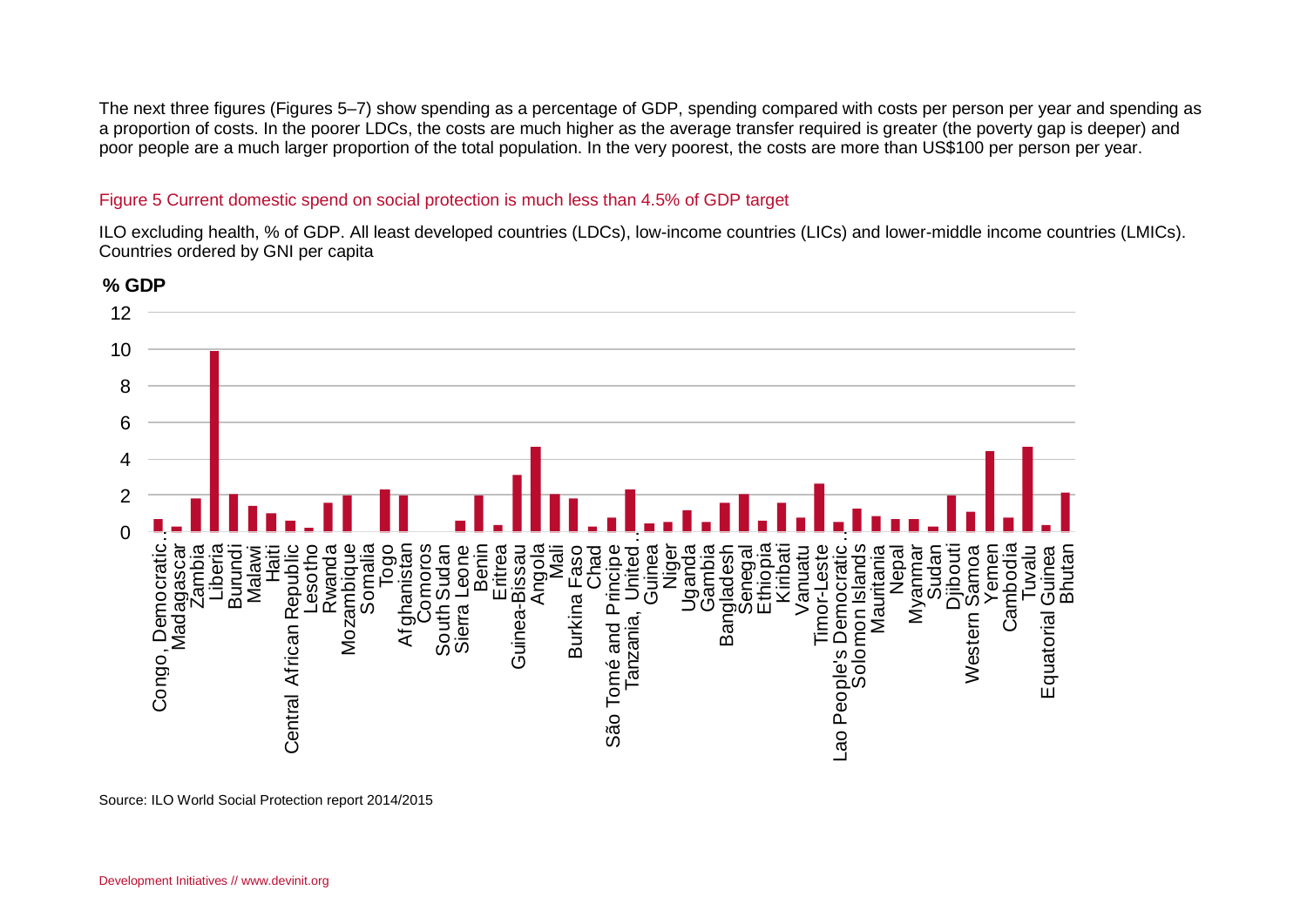#### Figure 6: Current spending in LDCs is much less than is needed – US\$10 per person per year on average compared with US\$49 required

DI's estimated cost of transfer needed to end extreme poverty compared with ILO's estimate of current total spend on social protection (excluding health). Costs in US\$ per person per year for all LDCs, countries ordered by poverty gap: largest on left



#### 2013 US\$ per person per year

Source: DI estimates based on World Bank Povcal data and ILO World Social Protection report 2014/2015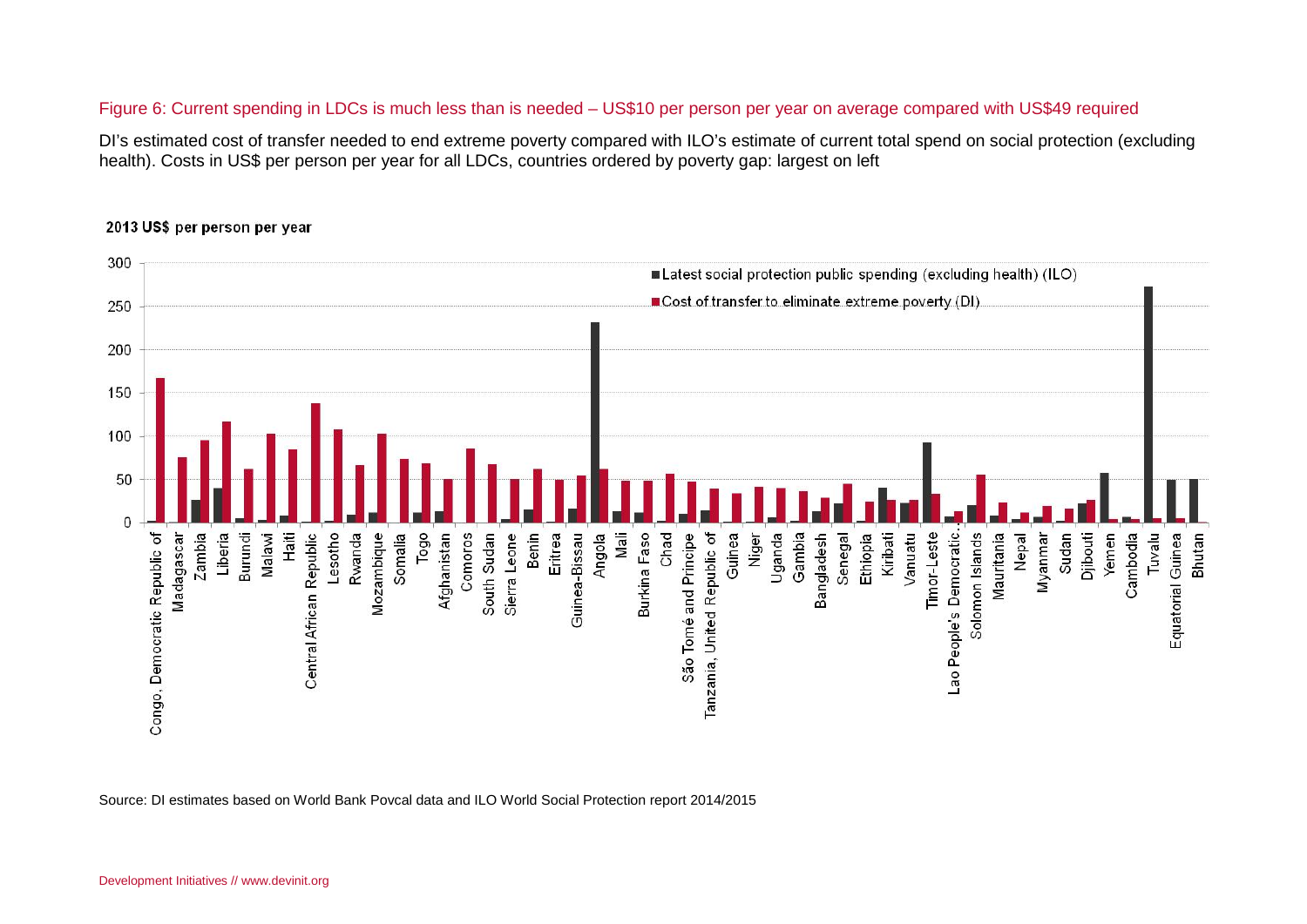#### Figure 7: In LDCs current spending on average is only 20% of the amount required to end extreme poverty

ILO's estimate of current total spending on social protection (excluding health) as a percentage of DI estimated cost of transfer needed to end extreme poverty. All LDCs ordered by poverty gap, largest on left. Countries where spend is more than 100% are shown as 100%.



Source: DI estimates based on World Bank Povcal data and ILO World Social Protection report 2014/2015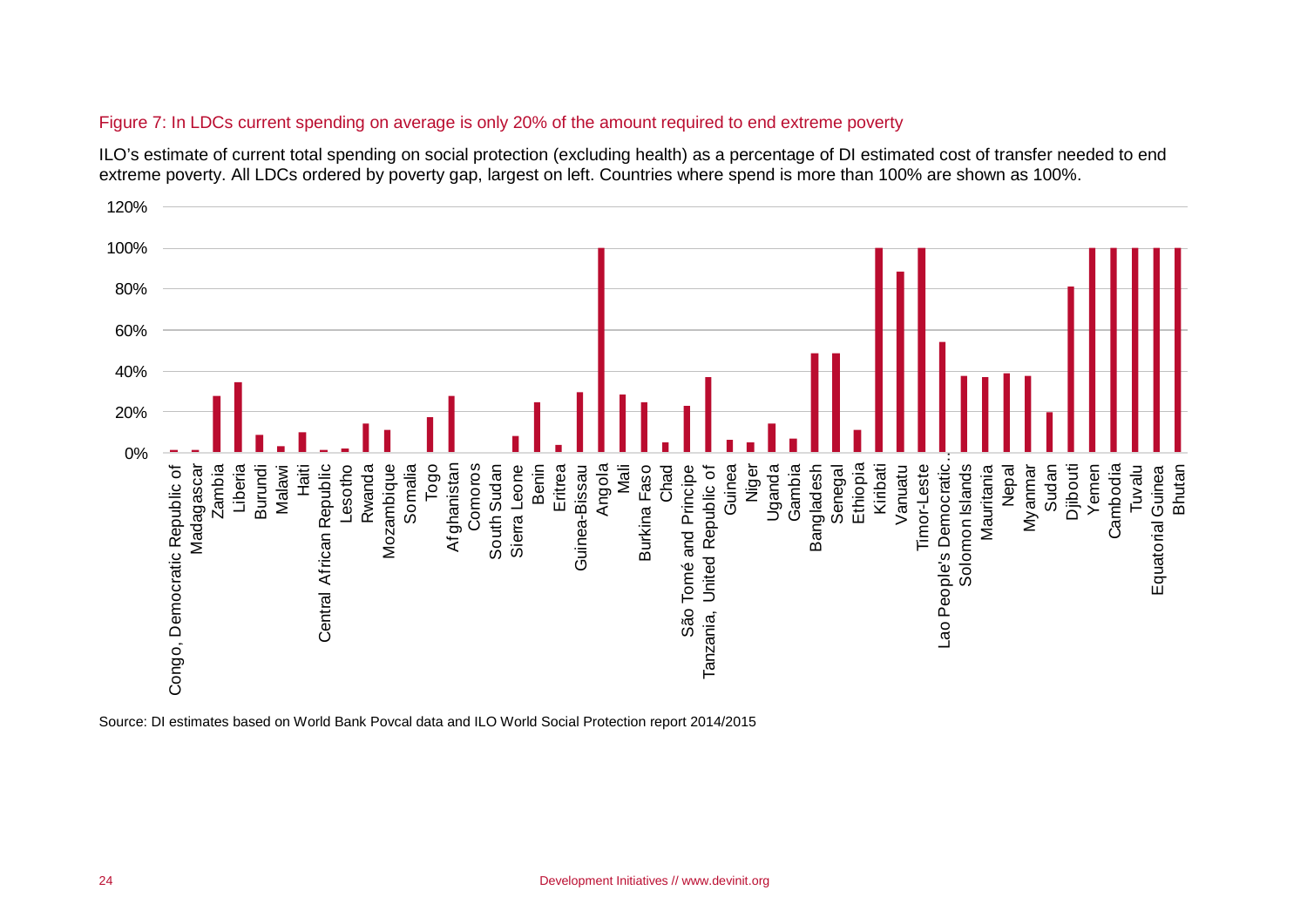There is potential for LDCs to increase both their revenues and their share of spending on social protection<sup>28</sup>. But even if all LDCs increased their tax/GDP ratio to 20% (up from an estimated 17%)<sup>[29](#page-13-2)</sup> and allocated 10% to targeted social protection programmes (so total spend is 2% of GDP), this would only amount to an average US\$16 per person per year compared with average requirement of US\$49 per person per year, leaving an external financing requirement of US\$33 per person per year.

# <span id="page-13-0"></span>**Donor spending on social protection in LDCs is limited**

There is no agreed OECD DAC definition of ODA for "social protection". A simple definition would include only aid for social welfare, but this excludes relevant spending for instance on school feeding programmes, which the World Bank notes are the most common form of safety nets.[30](#page-13-3)

DI has therefore created a broad definition for the purpose of this research that includes all programmes relating to social protection<sup>31</sup>. As Figure 8 shows, the largest element covered by this definition is emergency feeding and the second is on social welfare programmes. The other major elements are food aid and basic nutrition. The estimate also includes a wide range of smaller elements that collectively amount to around US\$1 billion, including support for employment policy, micro credit, social mitigation of HIV/AIDS, agricultural inputs, school feeding programmes recorded under other headings and cash transfers in humanitarian assistance.

On this broad measure, DI estimates that in 2013 donors spent approximately US\$7.7 billion in total on programmes that relate to social protection (excluding technical cooperation). DI recognises that this approach might overstate the total amount of resources currently spent on the extreme poor, given that some of these programmes are not targeted on the extreme poor. Of this US\$3.7 billion is spent in LDCs.

<span id="page-13-1"></span><sup>&</sup>lt;sup>28</sup> Eg ILO World Social Security Report 2014/2015 discussion on fiscal space and ODI 2015 Financing the future report on potential tax capacity

<span id="page-13-2"></span>

<span id="page-13-4"></span><span id="page-13-3"></span><sup>30</sup> ODI 2015.<br><sup>30</sup> World Bank 2014<br><sup>31</sup> DI definition comprises following DAC CRS purpose codes Social/welfare services (16010), Basic Nutrition (12240), food aid/food security programmes (52010), Emergency food aid (72040), Employment policy and administration management (16020), Informal/semi-formal financial intermediaries (24040), Social mitigation of HIV/AIDS (16064), Agricultural inputs (31150) and OCHA FTS Humanitarian assistance to cash programmes (Development Initiatives based on UNOCHA FTS).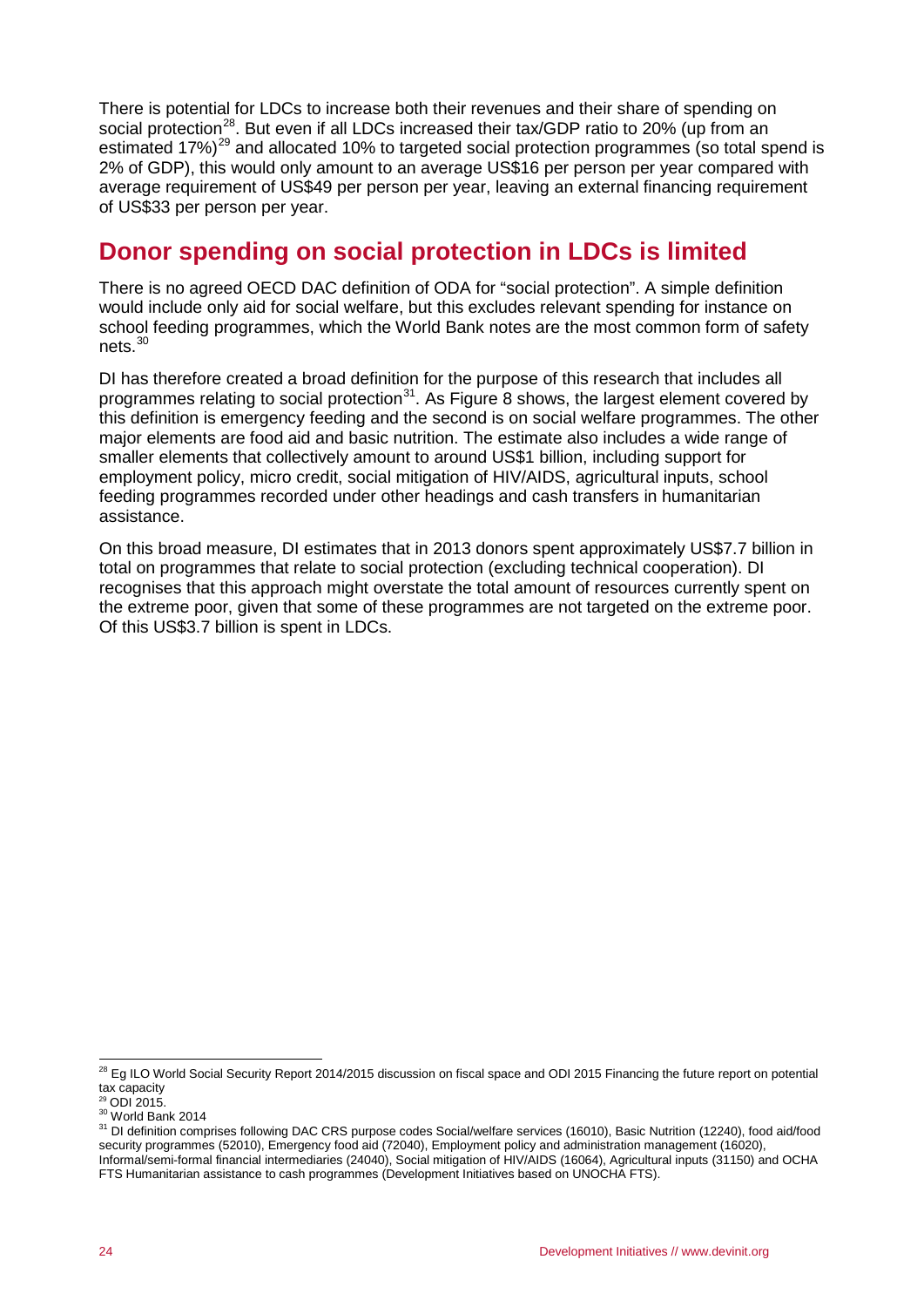#### Figure 8: ODA spent on all programmes relating to social protection in all countries was US\$7.7 billion in 2013

DI estimates of gross disbursements, all donors (excluding US\$0.7 billion on technical cooperation)



- Humanitarian assistance to cash programmes, partial programmes (FTS)
- Humanitarian assistance to cash programmes, full programmes (FTS)
- School feeding programmes within primary education (11220) and early childhood education (11240)
- WFP (disbursements) to primary education (11220) and early childhood education (11240)
- Agricultural inputs
- Social mitigation of HIV/AIDS
- Informal/semi-formal financial intermediaries
- Employment policy and administrative management
- Emergency food aid
- Food aid/food security programmes
- **Basic nutrition**
- Social/welfare services

Source: DI analysis of OECD DAC's CRS 2013

 $2.2$ 

2013

 $\overline{1}$ 

 $\mathbf 0$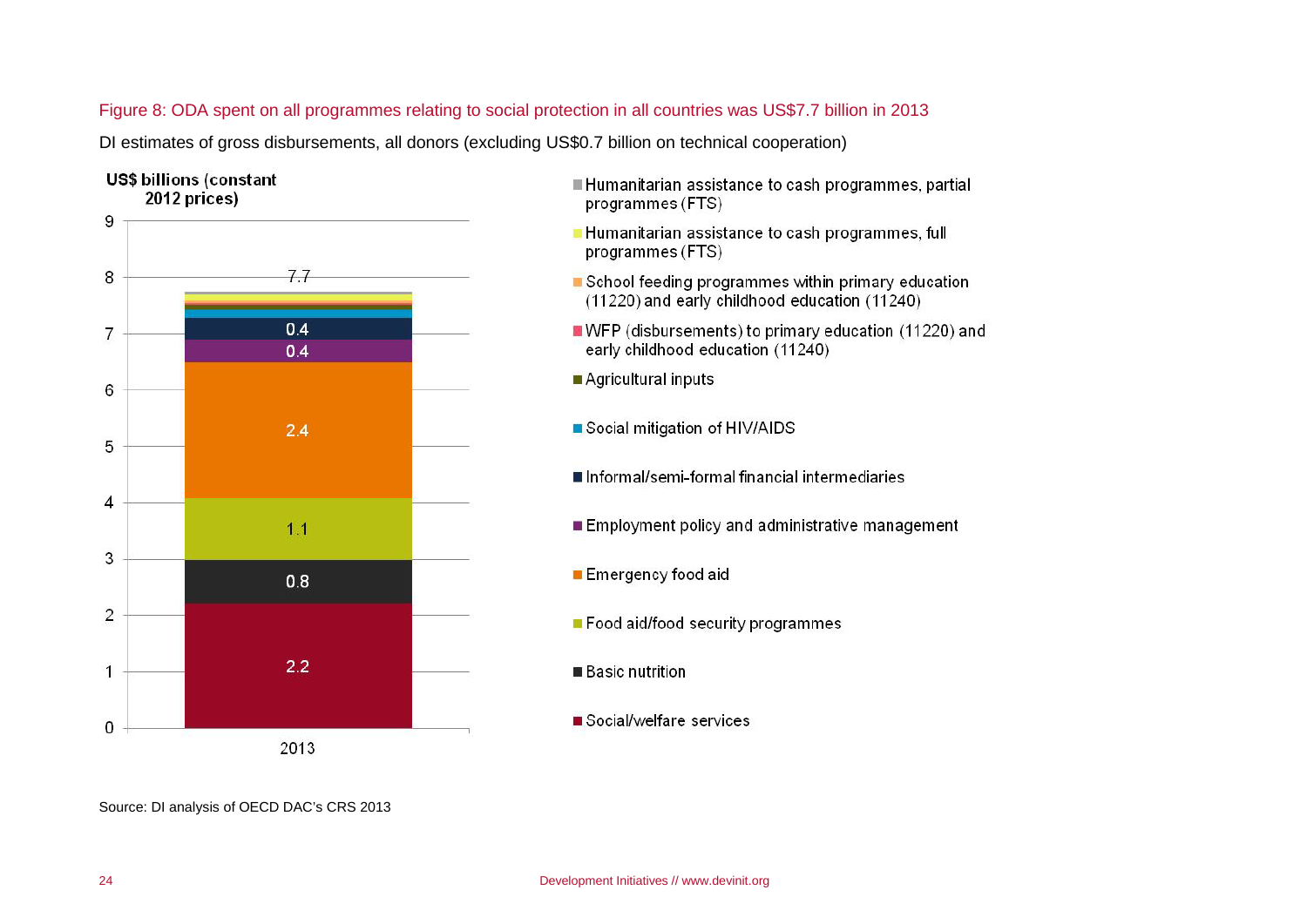In 2013, the top five donors providing social protection aid were the US, UK, the EU, IDA and Japan. They account for around 80% of total spend. The next five largest are Canada, Germany, World Food Programme, Norway and Australia. There has been almost no change in the top ten donors over the last seven years with just Norway replacing Spain. There has also been little change in the top five with just the UK replacing Canada.

#### Table 1: Top 10 social protection donors and recipients, 2013

DI's broad definition of social protection aid

| <b>Donor</b>           | <b>US\$ millions</b> | <b>Recipient</b>                          | <b>US\$ millions</b> |
|------------------------|----------------------|-------------------------------------------|----------------------|
| <b>US</b>              | 1,880                | <b>West Bank and</b><br><b>Gaza Strip</b> | 750                  |
| <b>UK</b>              | 1,170                | <b>Ethiopia</b>                           | 720                  |
| <b>EU Institutions</b> | 1,140                | Yemen                                     | 360                  |
| <b>IDA</b>             | 920                  | <b>Pakistan</b>                           | 340                  |
| Japan                  | 670                  | Kenya                                     | 280                  |
| Canada                 | 520                  | <b>South Sudan</b>                        | 240                  |
| <b>Germany</b>         | 270                  | <b>Syrian Arab</b><br><b>Republic</b>     | 230                  |
| <b>WFP</b>             | 250                  | <b>Bangladesh</b>                         | 200                  |
| <b>Norway</b>          | 150                  | Afghanistan                               | 200                  |
| <b>Australia</b>       | 150                  | <b>Malawi</b>                             | 170                  |

Source: DI analysis of OECD DAC's CRS 2013, rounded to nearest \$10 million

The major recipients of social protection ODA in 2013 were West Bank/Gaza and Ethiopia, both of which received more than US\$700 million. In 2008, the two other major recipients were Iraq and Sudan, with each receiving more than US\$500 million. But by 2013 these countries (and South Sudan) were receiving less than half this amount. Yemen and Pakistan had instead become the third and fourth largest recipients (both around US\$350 million).

Some other middle income countries such as Mexico, Brazil and Indonesia have also benefitted from external support but in the form of non-concessional flows known as other official flows (OOFs). This has mainly been lending by the World Bank and the Inter-American Development Bank to support social protection programmes in Latin America with smaller amounts to Asia.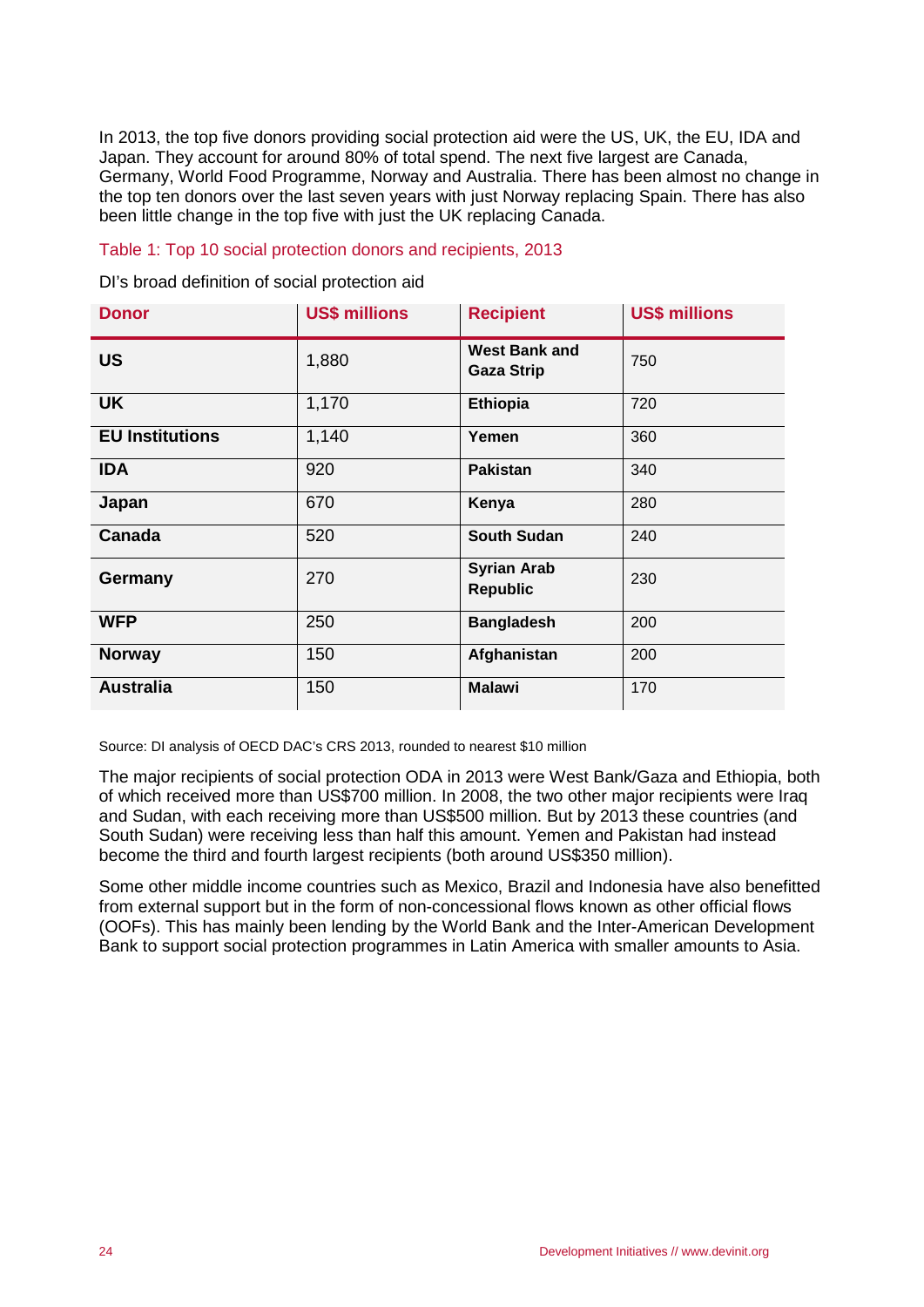#### Figure 9: Non-concessional flows have helped to finance social protection in upper-middle income countries in particular



DAC figures on other official flows (OOFs) for social welfare by income group, all donors

Source: DI analysis of OECD DAC's CRS 2013

### <span id="page-16-0"></span>**External finance for social protection in the past decade has been consistently less than aid for either education or health**

In the early 2000s, social protection aid was US\$6 billion per year. It then rose in 2008 to US\$10 billion, mainly due to an increase in spending on food aid, before falling to the current level of US\$8 billion annually, as levels of food aid fell. ODA spending on social welfare services also increased sharply in 2008, but has remained at this higher level ever since (Figure 11)

For at least the past decade, social protection ODA investments have been less than either health or education. In 2013, social protection ODA including technical cooperation was US\$8.4 billion: just 37% of health ODA (US\$22.5 billion) and 73% of education ODA (US\$11.6 billion)<sup>32</sup>.

Figure 10: Social protection share of aid has always been less than either education or health



Sector shares of total sector allocable ODA, % share

<span id="page-16-1"></span><sup>&</sup>lt;sup>32</sup> Sector allocable aid. Health ODA includes reproductive health.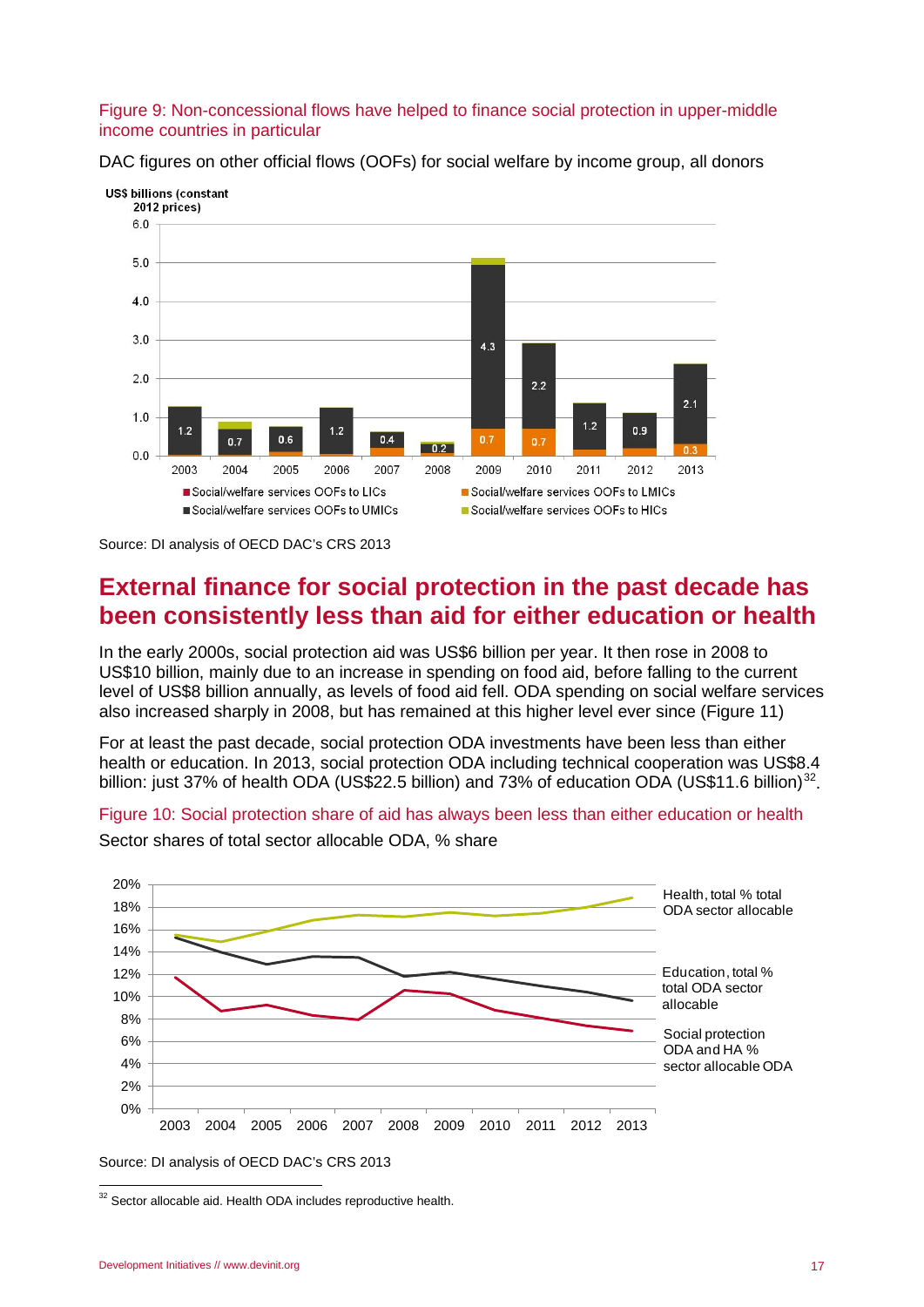#### <span id="page-17-0"></span>Figure 11: Trends in social protection ODA (including technical cooperation)

DI definition, gross disbursements, all donors, constant 2012 US\$ billions per year

### **US\$ billions (constant** 2012 prices)



Source: Source: DI analysis of OECD DAC's CRS 2013

For at least the past decade, social protection ODA investments have been less than either health or education. In 2013, social protection ODA including technical cooperation was US\$8.4 billion. This is just 37% of health ODA (US\$22.5 billion) and 73% of education ODA (US\$11.6 billion) $33$ .

<sup>&</sup>lt;sup>33</sup> Sector allocable aid. Health ODA includes reproductive health.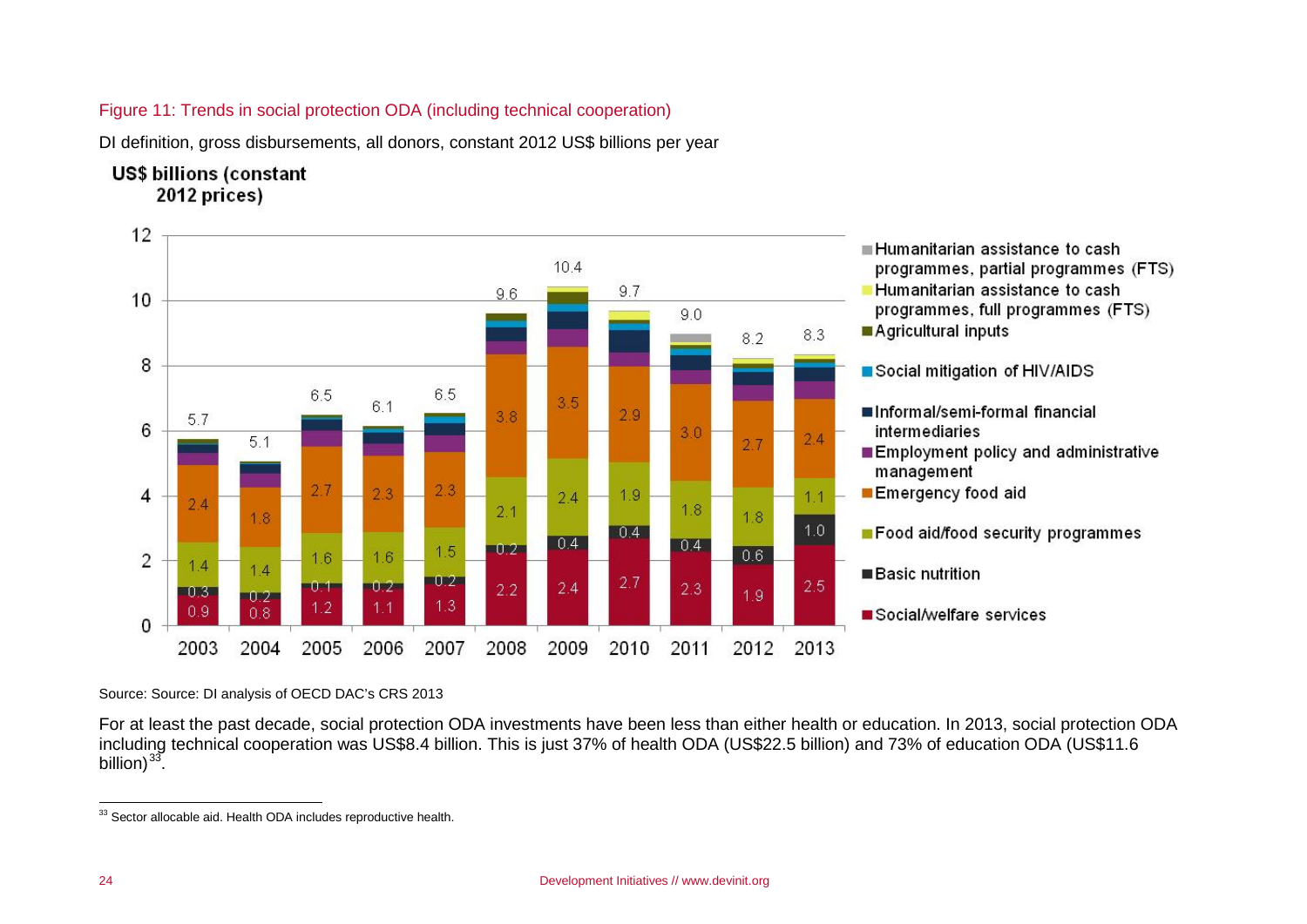By contrast, as Figure 12 demonstrates, OECD countries spending on their own social protection domestically is significantly more than their investments in health and education combined. On average, OECD countries spend 13.1% of their budgets on education, 14.7% on health and 33.5% on social protection.

#### Figure 12: In most OECD countries, domestic spending on social protection is 30% of the total budget and more than health and education combined



Composition of spending by OECD countries, % share, 2012

Source: Organisation for Economic Co-operation and Development (OECD)

Note: government expenditure categories not displayed in chart are housing and environment, economic affairs, and defence & public order & safety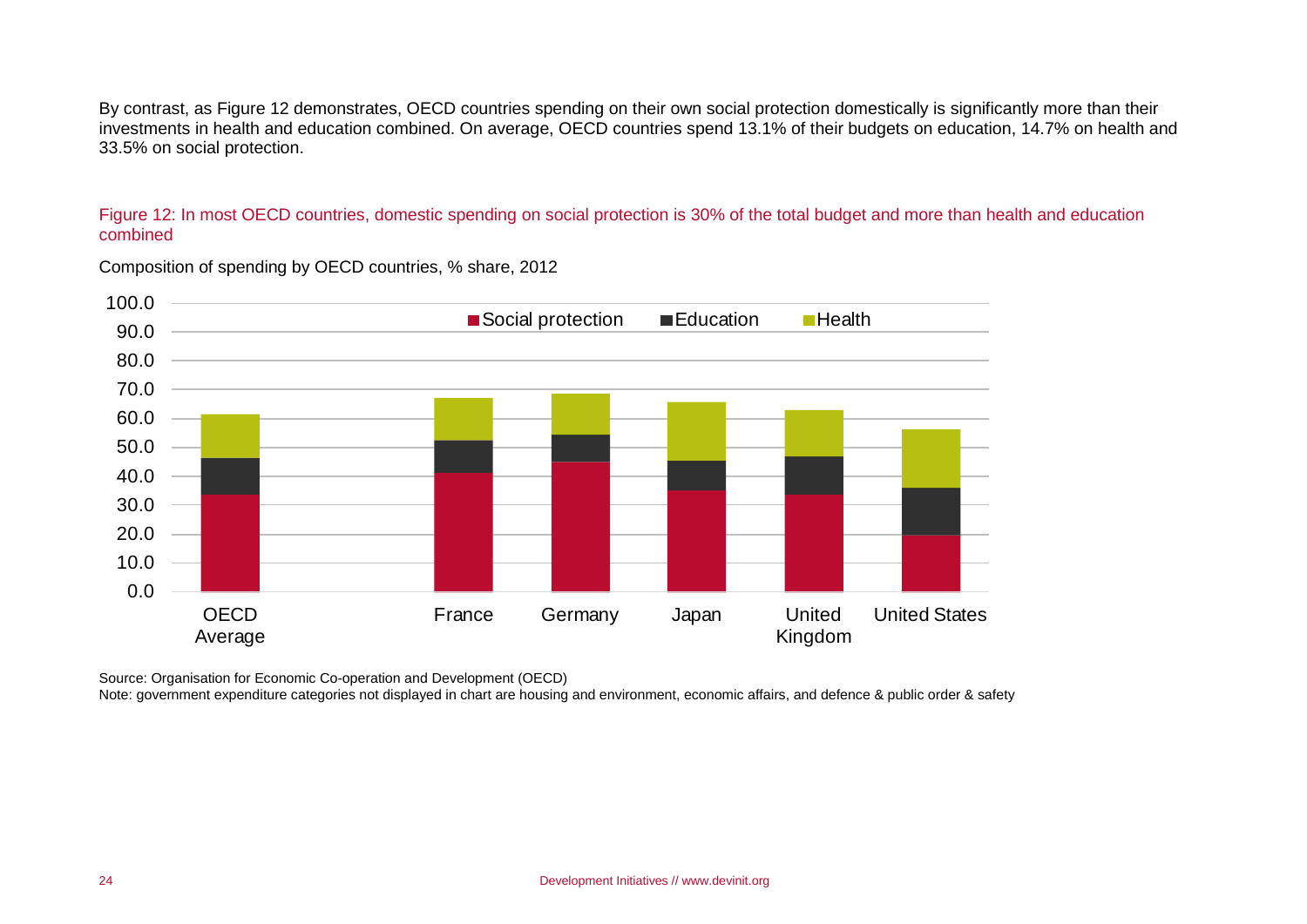# <span id="page-19-0"></span>**Current ODA shortfall on social protection in LDCs is much greater than for other sectors**

Using DI's broad definition, aid for all programmes relating to social protection amounts to US\$3.7 billion in LDCs. This is just 12% of the external financing requirement of US\$33 billion per year, or an 88% funding gap. While some non-LDCs also have a shortfall, the total for these countries is just US\$3 billion per year. LDCs account for 92% of the total global shortfall.

By comparison, the Sustainable Development Solutions Network Leadership Council report recently estimated the education target to be 67% unfunded and the health target to be 50% unfunded $34$ . UNESCO figures imply education is 54% unfunded in the poorest countries $35$ .

If the shortfall were fully covered, international spending on targeted social protection programmes would be US\$49 per person per year. As noted above, this would be less than the UNESCO Education for All target and 60% of the International Task Force on Health target. It would also be much less in relative terms than in OECD countries, where social protection expenditures are more than the combined spend on education and health.

### <span id="page-19-1"></span>**Conclusions**

DI has produced this paper to provide evidence on social protection because it is a critical focus area for investments to end poverty in LDCs. In this report, we aim to bring together and add to the data on coverage, costs and expenditures to inform decision-making on financing for social protection. DI has deliberately taken the most generous/optimistic estimates of current spending and financing on social protection, so as not to overstate the financing gap. Even on the basis of these estimates, the results provide a stark indication of the financing gaps in the poorest countries. They suggest that ambitious commitments towards financing social protection from both domestic governments and external finance providers will be essential if we are to be sure of achieving the goal of ending extreme poverty by 2030.

DI conclusions are:

- Social protection should be perceived (and treated) as an investment in poor people. It not only has demonstrable and multiple impacts on poverty and vulnerability, but also plays a critical role in stimulating production and inclusive and sustainable growth.
- A number of countries are already investing in the social protection approach, a clear reflection of political commitment, but many still lack the mix and sufficiency of resources that are required to fully institutionalise the approach in a sustainable development agenda, particularly LDCs.
- The extreme poor in LDCs are inadequately covered by existing social protection programmes – especially in countries where the poverty gap is the greatest.
- From a global perspective, the cost of eliminating extreme poverty through social protection is relatively affordable at US\$49 per person per year in LDCs. The investment required is less than the costs of either the education or the health SDG. In OECD countries, governments spend more on social protection domestically than on education and health combined.
- Most LDCs could increase their levels of spending on social protection drawing on their own resources. But most cannot afford to improve current coverage by the scale needed, even if we make ambitious assumptions as to how much they could spend and how much tax they could raise.

<span id="page-19-2"></span> <sup>34</sup> *Key elements of a successful Addis Ababa Accord on Financing for Sustainable Development*, Working paper prepared by the Leadership Council of Sustainable Development Solutions Network (SDSN), 19 March 2015

<span id="page-19-3"></span><sup>35</sup> External financing gap for low income countries is estimated at US\$10.6 billion compared with aid to all education sectors (including post-secondary education) of US\$4.9 billion, UNESCO (2015).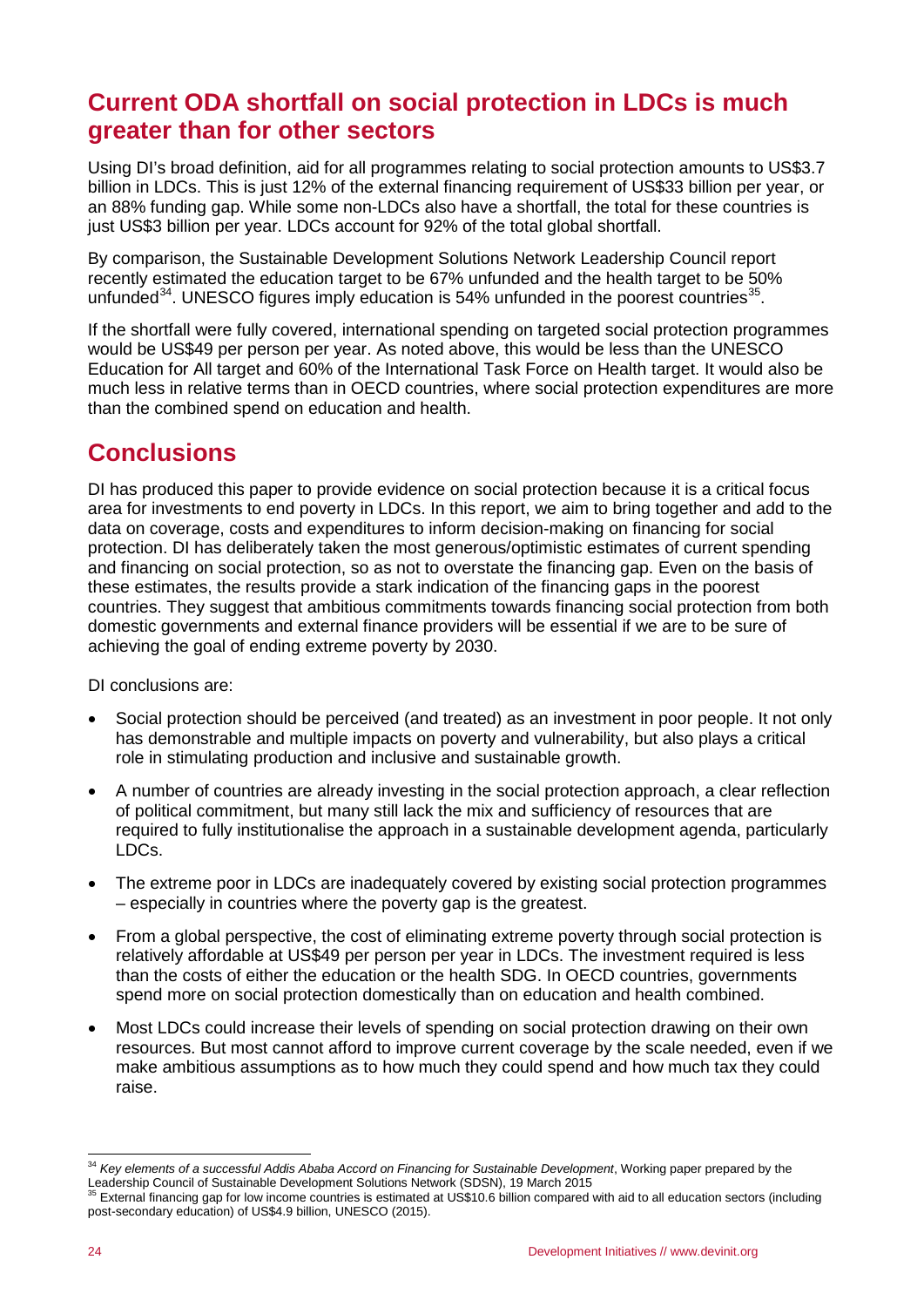- The current level of external finance is inadequate to meet financing needs, even if generous assumptions are made about what external assistance is currently directed towards social protection.
- While social protection needs to be in conjunction with spending on education and health, the external financing shortfall for social protection in LDCs is much greater than for either of these sectors.
- The increase in ODA required to meet financing needs is equivalent to 0.1% of OECD GNI. Growth in LDCs may reduce demand in aggregate thus lowering this total figure, but growth won't be evenly distributed, so international assistance needs to be increasingly targeted where needs and gaps will be greatest.
- This required increase in international assistance can be met within existing ODA targets and arguably should be the first call on increased ODA given the priority attached by governments around the world to ending extreme poverty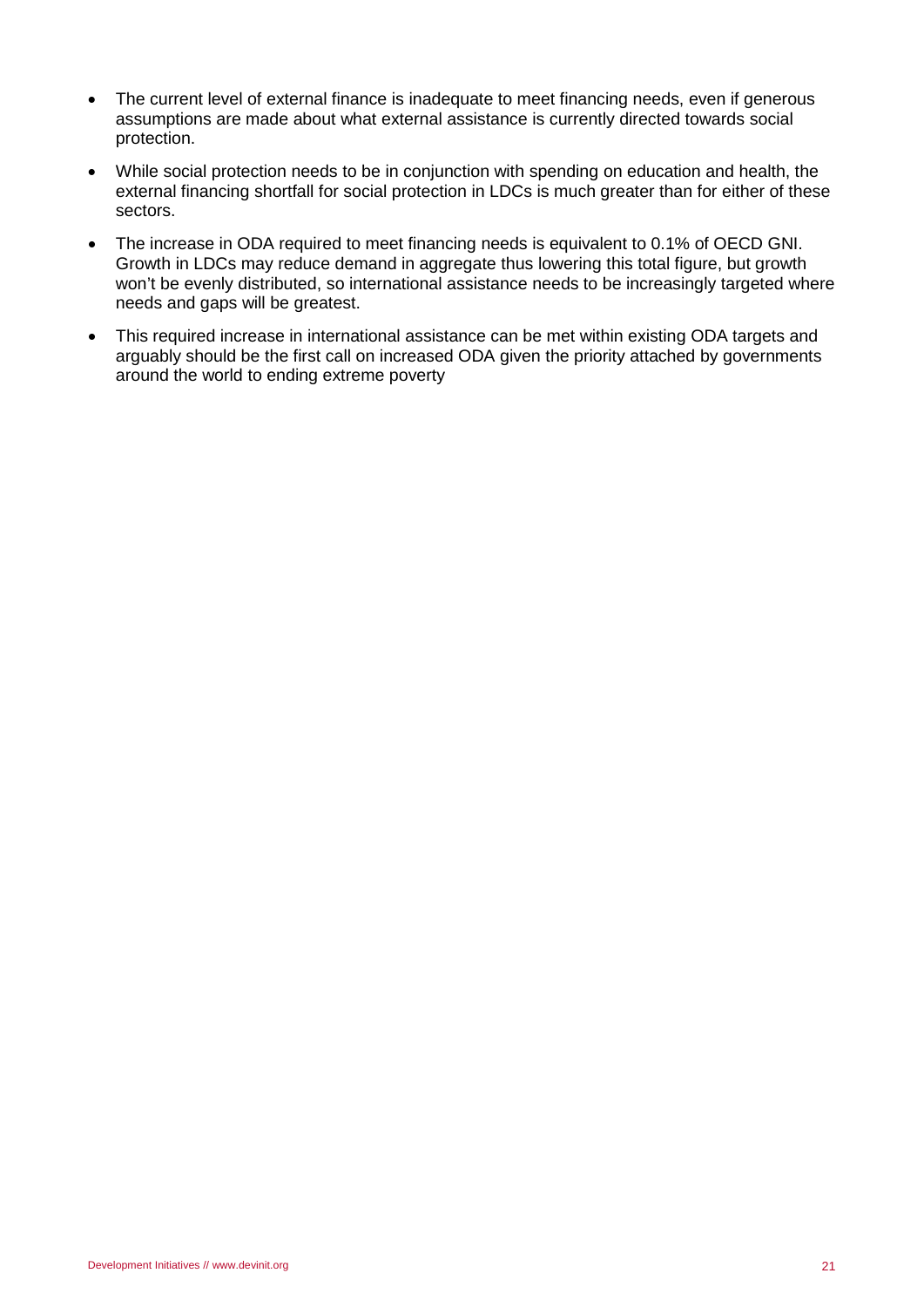### <span id="page-21-0"></span>**Annex – Social protection's role in ending poverty, its broader role and evidence of its impact**

### <span id="page-21-1"></span>**Growth alone cannot guarantee the end of extreme poverty in the poorest countries or for the poorest sections of the population**

In the past 25 years, economic growth has been a key driver in reducing global poverty. It will continue to play an important role in future poverty reduction efforts. But reducing poverty will require both the growth to be pro-poor and the complementary interventions in education, health and nutrition to be successfully implemented. Growth by itself is unlikely to guarantee the end of poverty by 2030. This is especially true in the poorest and conflict-affected countries. Special targeted efforts will be needed for the poorest 20% of the population to realise benefits.<sup>[36](#page-21-2)</sup>

Social protection has a direct role to play in ending poverty, preventing impoverishment and sustaining escapes from poverty. It is also important as a complementary tool for achieving human development goals. Social protection already appears as a target under the sustainable development goal to "end poverty in all its forms everywhere".

Social protection can also be a key foundation for engendering inclusive, equitable and sustainable development. Evidence from developing countries suggests that social protection policies have the capacity to simultaneously address the economic, social and political challenges that most developing countries and societies face, while also helping to deal with the symptoms of poverty and social exclusion and some of their underlying structural causes. Such an approach is vital for reducing poverty and increasing growth, as well as stimulating production while promoting redistribution and equity – factors that are essential for poverty reduction.

The overarching objective of social protection is to protect the livelihoods of the poorest and most vulnerable people. The aim is to promote resilience, prevent decline in wellbeing and destitution, which arise from economic, environmental and other shocks, and contribute to the building of human assets. In part, this can be achieved by having in place an inclusive social assistance and insurance system through which vulnerable people are protected from risks via social support and care services. Social protection should be perceived (and treated) as an investment in poor people. It not only has demonstrable and multiple impacts on poverty and vulnerability, but also plays a critical role in stimulating production and inclusive and sustainable growth. To achieve the goal of ending poverty by 2030, a raft of coordinated social protection policies and interventions are needed – policies that increase resilience and comprehensively address the vulnerability of the poorest people. Having unified programmes that achieve as many objectives as possible is more rational, since vulnerabilities tend to overlap and sectoral divisions might leave out key areas of intersection.

The mainstreaming of priority pro-poor interventions in the policies, budgets and implementation plans of development agencies also plays a key role. From evidence, such as that presented in the *Chronic Poverty Report 2014–2015*[38](#page-21-4), "social assistance programmes are the leading instrument for tackling the vulnerability and insecurity of the poorest people, and developing a security net that allows them to make some progress"<sup>39</sup>. Citing examples from different contexts (see Table 2), the report outlines the multiple impacts on poverty that can be achieved.

<span id="page-21-3"></span><span id="page-21-2"></span>

<sup>&</sup>lt;sup>36</sup> Development Initiatives *Investments to End Poverty.* http://devinit.org/#!/post/investments-to-end-poverty<br><sup>37</sup> SDG proposal of the Open Working Group on post-2015: Goal 1, Target 1.3 "implement nationally appropriat Systems and measures for all, including floors, and by 2030 achieve substantial coverage of the poor and the vulnerable"<br><sup>36</sup> Chronic Poverty Advisory Network (2014): The Chronic Poverty Report 2014–2015: The road to zero

<span id="page-21-4"></span>Development Institute, London, 2014. <sup>39</sup> Ibid.

<span id="page-21-5"></span>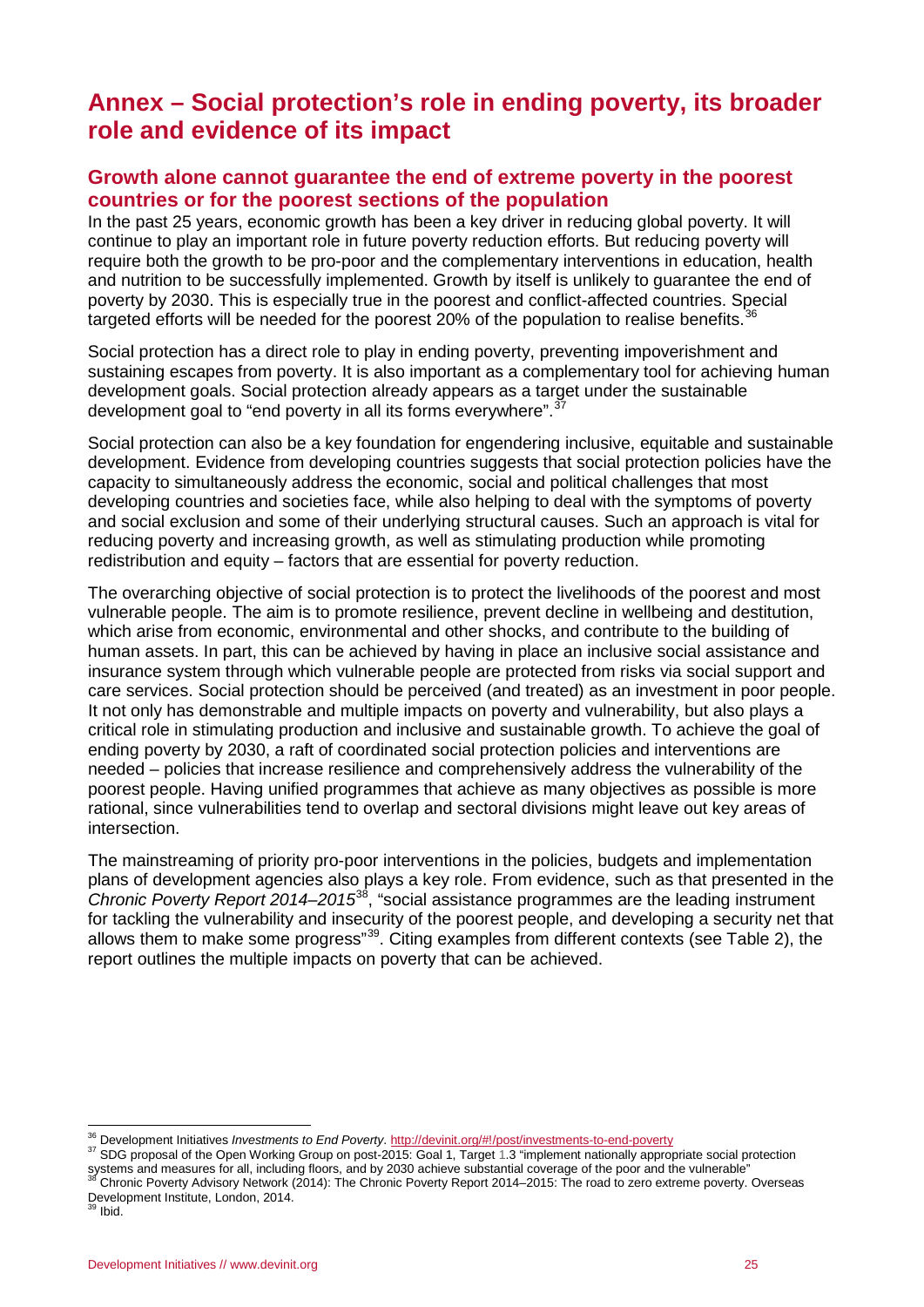### Table 2: Types of social assistance<sup>[40](#page-22-0)</sup> and potential impact on poverty

| <b>Type of social</b><br>assistance<br>programme | <b>Underlying</b><br>understanding<br>of poverty                                                                                      | <b>Impact on poverty</b>                                                                                                                                                                                                                                                                                                                                                                                                                                                                                                                                                                                                                                                                                                                                                                                                                                                                                                                                                                                                                                                                                                                                                                             |  |  |
|--------------------------------------------------|---------------------------------------------------------------------------------------------------------------------------------------|------------------------------------------------------------------------------------------------------------------------------------------------------------------------------------------------------------------------------------------------------------------------------------------------------------------------------------------------------------------------------------------------------------------------------------------------------------------------------------------------------------------------------------------------------------------------------------------------------------------------------------------------------------------------------------------------------------------------------------------------------------------------------------------------------------------------------------------------------------------------------------------------------------------------------------------------------------------------------------------------------------------------------------------------------------------------------------------------------------------------------------------------------------------------------------------------------|--|--|
| Integrated<br>poverty<br>reduction<br>programmes | Poverty as<br>multidimensional<br>deprivation                                                                                         | A cash transfer is part of a set of integrated interventions to address the<br>deficits that keep households in poverty and to break more than one poverty<br>trap at once. Example: Chile Solidario in Chile aims to end extreme poverty<br>caused by social exclusion by supporting the poorest households in achieving<br>minimum thresholds across 7 main dimensions of wellbeing: income,<br>employment, housing, health, education, registration, household dynamics.<br>Each eligible household receives a small cash transfer and is helped by a<br>social worker who tailors interventions to tackle the household's needs.<br>Targeted transfers raise income to a minimum level and promote human<br>development, creating incentives for the increased use of education and<br>health and providing support to accumulate financial and physical assets.<br><b>Example:</b> Progresa/Opportunidades in Mexico. Income transfers depend on<br>children's enrolment and minimum attendance in school, and on the use of<br>preventive healthcare services by household members. The scheme is<br>reported to have had significant health impacts especially on older women <sup>41</sup> . |  |  |
| Conditional cash<br>transfers                    | Intergenerational<br>transmission<br>of poverty<br>because of low<br>levels of human<br>development                                   |                                                                                                                                                                                                                                                                                                                                                                                                                                                                                                                                                                                                                                                                                                                                                                                                                                                                                                                                                                                                                                                                                                                                                                                                      |  |  |
| Unconditional<br>cash transfers                  | Poverty as lack of<br>income                                                                                                          | Cash transfers are provided with no conditions on their use, assuming<br>releasing the cash constraints faced by poor people will lead to increased use<br>of health and education services or productive activities. Example: The<br>Social Cash Transfer programme in Malawi distributes unconditional cash<br>transfers from US\$4 to US\$13 per month to over 28,000 severely poor<br>households; expected to reach 300,000 households with 910,000 children by<br>2015. Strong and robust impacts have been identified for those receiving the<br>transfers, revealing both productive and protective results <sup>42</sup> .                                                                                                                                                                                                                                                                                                                                                                                                                                                                                                                                                                   |  |  |
| Public works<br>programmes<br>(PWPs)             | The 'poor work<br>opportunities'<br>trap leads to<br>lack of stable<br>and predictable<br>income, which<br>increases<br>vulnerability | Transfers in cash or in kind are provided in exchange for work. Aims to build<br>assets or infrastructure for the community and provide a predictable source of<br>income for chronically poor and food insecure households, especially during<br>lean seasons. Example: The Productive Safety Net Programme in Ethiopia,<br>started in 2005. Initially cash or food transfers were given for up to 6 months<br>in the lean season and about 90% of beneficiaries engaged in public work<br>programmes to receive the transfers. Over the years the scheme has been<br>redesigned to focus on the need to smooth consumption and protect assets.<br>Studies reveal participants are more likely to be food secure, to borrow for<br>productive purposes, and to use improved agricultural technologies <sup>43</sup> .                                                                                                                                                                                                                                                                                                                                                                               |  |  |
| Pure income<br>transfers (cash<br>or in kind)    | Poverty as lack of<br>income                                                                                                          | Transfers increase purchasing power and/or consumption level. They can<br>target particularly vulnerable groups of people, eg the elderly. There is a case<br>for targeting elderly people as they are unable to participate in other anti-<br>poverty initiatives such as public works or microfinance programmes and<br>because old-age pensions tend to be redistributed in their families. Example:<br>The Old Age Allowance in Nepal, a non-contributory pension scheme, started<br>in 1994, is provided to people aged 70 and above and poor widows aged 60<br>and above is reported to have had social, economic and other impacts <sup>44</sup> .                                                                                                                                                                                                                                                                                                                                                                                                                                                                                                                                            |  |  |

Source: Drawn from "The Chronic Poverty Report 2014–2015: The road to zero extreme poverty", page 37

 $^{40}$  Social assistance is the term used to describe social protection programmes that are targeted at the poorest and most vulnerable  $^{41}$  Behrman, J.R. and Parker, S.W. (2011): The Impact of the PROGRESA/Oportunidade

<span id="page-22-2"></span><span id="page-22-1"></span><span id="page-22-0"></span>and Related Outcomes for the Aging in Mexico. Population Aging Research Centre, University of Pennsylvania.<br><sup>42</sup> Covarrubias and Davis, B, 2012. Do Unconditional Social Cash Transfer Schemes Have Productive Impacts in Mala

<span id="page-22-3"></span>No. 149. IPC - IG Poverty Practice, Bureau for Development Policy, UNDP<br>As See Gilligan, DO et al. 2008. The Impact of Ethiopia's Productive Safety Net Programme and its Linkages. IFPRI Discussion Paper<br><sup>43</sup> See Gilligan, 00839. Food Consumption and Nutrition Division and Development Strategy and Governance Division, IFPRI.<br>44 Development Strategy and Governance Division, IFPRI.

<span id="page-22-4"></span><sup>44</sup> Sony KC et al. 2014. The Old Age Allowance and Perceptions of the State in Rolpa District, Nepal. Working Paper 25. The Overseas Development Institute (ODI) and Secure Livelihoods Research Consortium Partners. London.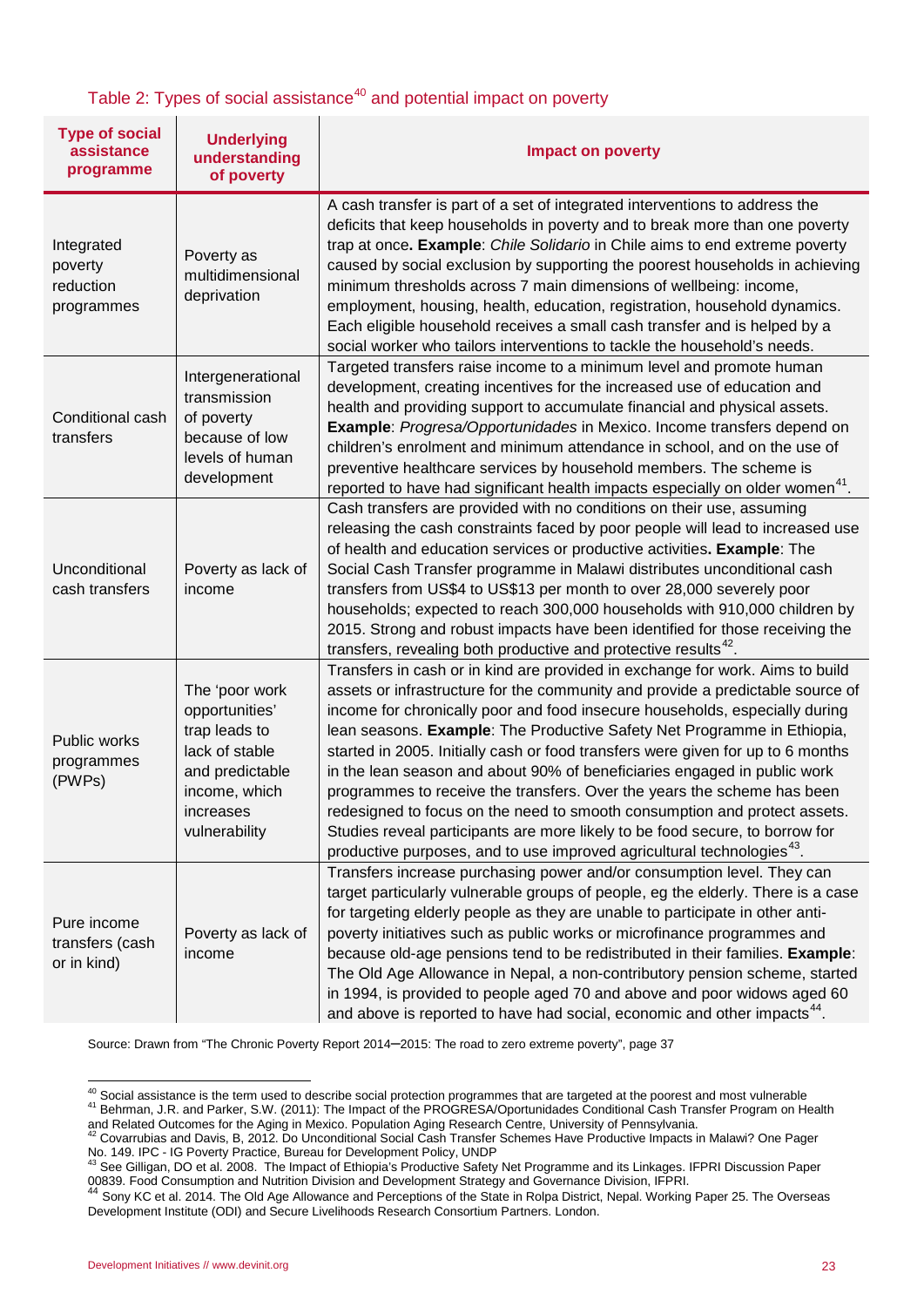### <span id="page-23-0"></span>**The rationale for social protection policies**

There is a diverse and multi-layered justification for investment in social protection. First, it is recognised that there is a core group of people living in persistent poverty who, due to their characteristics, will not necessarily be able to take advantage of the economic opportunities and improved services offered by implemented development programmes. Second, overall poverty trends are the net result of individual households moving into and out of poverty. Even during a period of strong economic growth and overall poverty reduction, some households will still face events that drive them into poverty and need special measures such as social protection.

Creating good-quality jobs and improving working conditions are of prime importance. Similarly, people who are in poverty should be viewed as potential drivers of economic transformation, especially if their skills and other assets are built. Furthermore, it must be recognised that targeted policies and transformative social change are needed to directly tackle poverty within particular population groups – women, unemployed youth, people with disabilities, ethnic minorities and groups, older people, pastoralists, and other excluded groups.

To achieve this, as well as to limit people's exposure to risk of poverty in the long term, social protection programmes must be designed and implemented in an integrated manner. Development interventions such as those in education and health, for example, must seek to understand which groups of people are being bypassed and why so that any bottlenecks are addressed. For example, a school-feeding social protection instrument could do a lot to make education more accessible to children from the poorest households.

In politically fragile or post-conflict countries, the role of social protection may be critical, and could require comprehensive international support from development partners as part of a programme of nation building, where no national "political project" exists to guide efforts to end poverty. Commitment and greater involvement of the international community will be needed to help link social protection investments and achieving peace.

### <span id="page-23-1"></span>**Growing recognition of the role of social protection in ending poverty**

*Social protection is incontrovertibly one of the success stories of development policy in the early twenty-first century. Every year new social protection programmes are launched, more countries adopt a national social protection policy or national social protection strategy, and rigorous evaluations generate further empirical evidence of the positive impacts of various forms of social protection.*[45](#page-23-2)

Devereux S, Roelen K and Ulrichs M

Over the past two decades, social protection has gained recognition as a means to combat poverty, food insecurity and vulnerability to insecure livelihoods. This approach has rapidly moved from the 1980s 'social safety nets' focus to a more encompassing vision of society, in which social protection is linked with improving the performance of other social and economic sectors. This renewed interest is in part due to the role social protection plays in providing 'practical solutions' to improving economic and social security for the poorest people, while at the same time supporting efforts of poor people to create human capital and other assets.

One example of the emerging global consensus on social protection is the global support for the Social Protection Floor Initiative (led by the ILO, the WHO, and supported by a wide range of organisations which include other UN agencies, World Bank, IMF, bilateral donors and international  $NGOs$ <sup>[46](#page-23-3)</sup>. A concrete example of government commitment to social protection is the African Union's Social Policy Framework (SPF), which in 2009 committed African governments to

<span id="page-23-2"></span><sup>45</sup> Devereux, S., Roelen, K. and Ulrichs, M. (2015): Where Next for Social Protection? Centre for Social Protection (CSP), Institute of Development Studies, Sussex, March 2015.

<span id="page-23-3"></span>The Social Protection Floor Initiative was launched in April 2009 as one of the UN Chief Executives Board's crisis initiatives – responding to repeated demand from member states for better coordinated technical, logistical and financial assistance from UN system agencies in times of crisis. It is jointly led by ILO and WHO, and it brings together a global coalition of UN agencies (ie FAO, OHCHR, UNAIDS, UNDESA, UNDP, UNESCO, UNFPA, UN-HABITAT, UNHCR, UNICEF, UNODC, UN Regional Commissions, UNRWA, WFP, WMO), the IMF and the World Bank as well as Development Partners and leading NGOs to support countries to plan and implement sustainable different elements of social protection systems. For a more detailed discussion of this see ILO and WHO (2009). "The Social Protection Floor". Joint Crisis Initiative of the UN Chief Executives Board for Co-ordination on the Social Protection Floor. Geneva, 2009.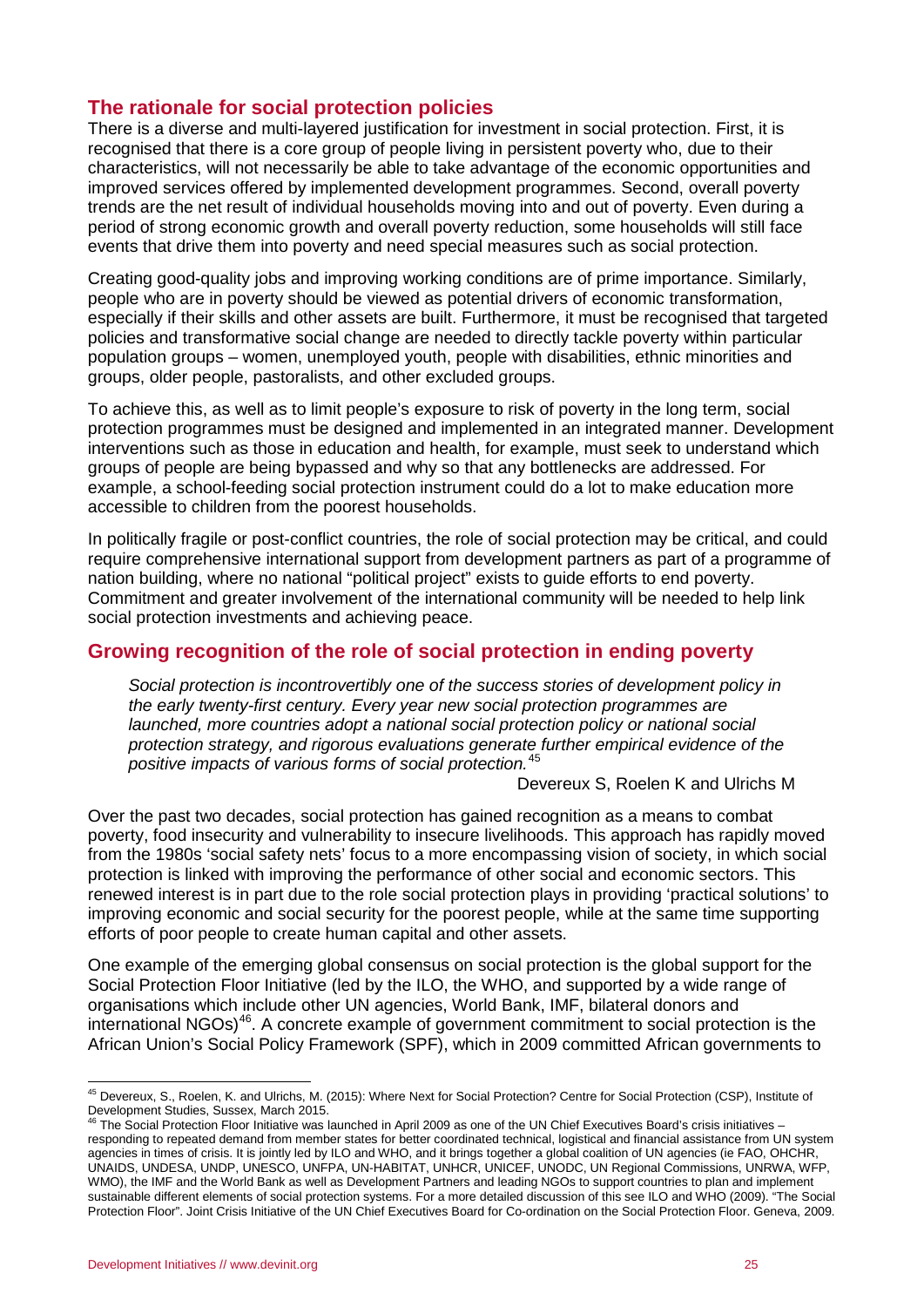progressively establish a minimum package of essential social protection, including essential healthcare and benefits for children, informal workers, the unemployed, older people, and people with disabilities. Furthermore, it has now been recognised that the bulk of income poverty reduction in Africa, and in much of the rest of the developing world, is due to either pro-poor economic growth or social protection policies – often both<sup>[47](#page-24-1)</sup>. Most evaluations have confirmed that social protection programmes do directly reduce chronic poverty and vulnerability.

### <span id="page-24-0"></span>**Evidence: social protection approaches and policy instruments**

Several instruments can be involved in social protection policies: minimum income support, unemployment benefits and progressive taxation have, for example, significantly contributed to reducing the impacts of recession in a number of countries affected by the recent global financial crisis. These instruments have helped to stabilise labour markets and consumption, simultaneously providing a safety net for people that were hardest hit by the crisis and having a stabilising effect on the overall demand for goods and services produced in the economy.

Moreover, there have been numerous illustrations from developing countries around the world, of the positive impacts of social protection on poverty reduction<sup>48</sup>. In China the country's Di Bao programme now covers 75 million people[49](#page-24-3). Brazil has invested significantly in social protection and has "one of the best-developed systems among middle-income countries (MICs), covering approximately 25% of the population"<sup>[50](#page-24-4)</sup>. A combination of non-contributory pensions – a meanstested disability a old-age pension – and an old-age pension for rural informal sector workers has been added to a reformed, consolidated and expanded conditional cash transfer programme in the form of *Bolsa Família*, and targeted at extremely poor households and poor parents with children living at home. The programme now reaches 12.5 million families and is responsible for reducing overall and extreme poverty from 14.3% to 12.0% between 2001 and 2004. Social pensions alone are estimated to have contributed 26% of the total reduction in extreme poverty between 2001 and 2005[51](#page-24-5).

Thus Brazil provides a good example of how a country's social assistance strategy can evolve over time. It progressively benefits from expanding financial and management capacity, while ensuring that political buy-in and commitment to poverty reduction influence the uptake of the social protection intervention.

In Latin America – in the context of labour market liberalisation – workers in informal employment and their dependants, a majority in the region, remained excluded from formal social protection institutions. The weakening capacities of public agencies to address rising poverty initially opened the way for fragmented and externally financed safety net programmes.

In the 1990s, with the emergence of more democratic governments in the sub-region, the fractionalised safety nets programmes were converted into more comprehensive and permanent interventions. With innovative poverty and vulnerability reduction programmes, including *Bolsa Escola*/*Familia*, *Progresa*/*Opportunidades*, and *Chile Solidario*, international interest has been mobilised in the efficacy of social protection policies and the role that these can play in poverty reduction.

Progress has also been made outside of Latin America. In Malawi, for example, social protection has been shown to have important poverty-reducing impacts. The Malawi Social Cash Transfer scheme (SCT), was aimed at providing cash to poor households to reduce poverty and hunger and

<span id="page-24-1"></span><sup>47</sup> See, for example, United Nations Development Programme (2013): "Social Protection, Growth and Employment Evidence from India, Kenya, Malawi, Mexico and Tajikistan". United Nations Development Programme Bureau for Development Policy, One United Nations

<span id="page-24-2"></span>Plaza New York, NY 10017. [www.undp.org/poverty.](http://www.undp.org/poverty)<br><sup>48</sup> For example see CPRC, DRT and CCFU (2009). "Culture and social protection for the very poor in Uganda – evidence and policy implications". Kampala, Uganda.

<span id="page-24-3"></span>The World Bank (2014): "The State of Social Safety Nets 2014". International Bank for Reconstruction and Development / The World Bank[. www.worldbank.org/sp](http://www.worldbank.org/sp) . See also OECD (2012), China in Focus: Lessons and Challenges, OECD, Paris. http://www.oecd.org/china, htttp://www.oecdchina.org and ILO brief on China (2010)

<span id="page-24-4"></span><http://www.ilo.org/public/english/protection/spfag/download/briefs/china.pdf><br>
<sup>50</sup> Holmes, R., Hagen-Zanker, J. and Vandemoortele, Z. (2011): Social protection in Brazil: Impacts on poverty, inequality and growth.<br>
Develop

<span id="page-24-5"></span>Holmes, R. Et al (2011. Social protection in Brazil: Impacts on poverty, inequality and growth. Overseas Development Institute, London, 2011.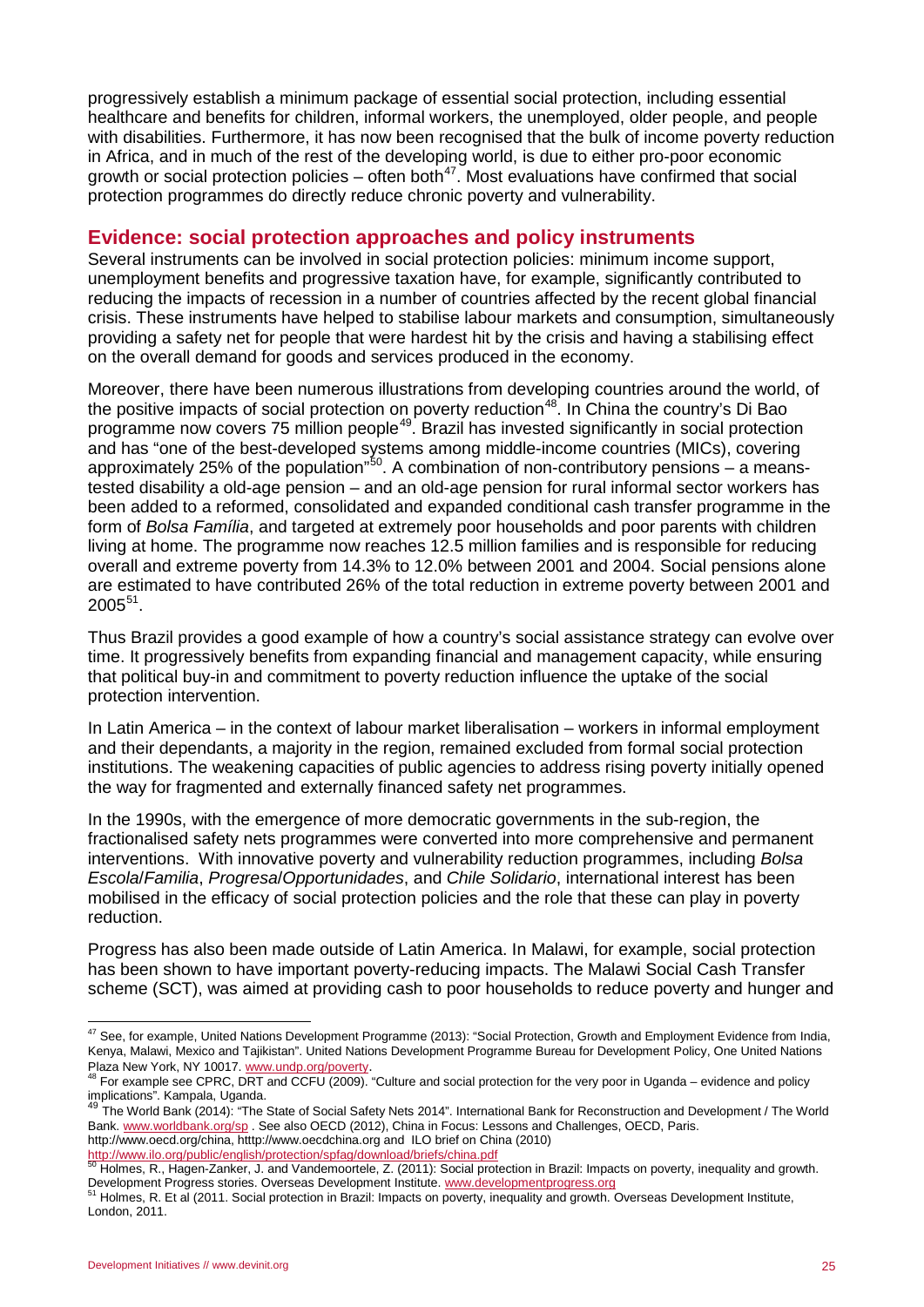promote child education and health. It has generated agricultural asset investments, reduced adult participation in low-skilled labour, and limited child labour outside the home while increasing child involvement in household farm activities<sup>[52](#page-25-0)</sup>. The share of households in Malawi with ownership of agricultural assets increased 16%, 32% and 30% respectively for hoes, axes and sickles, while goat and chicken ownership increased by 52% and 59%, respectively<sup>[53](#page-25-1)</sup>. Furthermore, at the microlevel, participation saw a concomitant 61% decline in low-skilled agricultural wage activities. These impacts strengthen the belief that through its impacts on asset acquisition social protection plays an important role in poverty reduction.

*In 2006, the Government of Malawi joined the wave of African nations setting up cash transfer programmes, initiating its own SCT programme as part of a poverty-reduction strategy that targeted ultra-poor, labour-constrained households. The SCT programme is an unconditional cash transfer programme designed to reduce poverty, hunger and starvation while improving school enrolment and attendance and the health and nutrition of children among the poorest 10% of households in Malawi.*

Miller *et al*. 2008c

Lessons on what can be achieved with social protection can also be learned from elsewhere in Africa. One such example is Ethiopia's Productive Safety Nets Programme (PSNP). This is a largescale government-implemented social transfer programme, reaching out to over seven million chronically food insecure people. The programme has two objectives, namely: smoothing consumption and protecting assets of chronically food insecure households by providing them with predictable and adequate transfers of cash and/or food, and building community assets (eg roads, soil and water conservation structures, and schools) through labour intensive public works. PSNP's aim is to contribute to improved food security through complementary programmes, including those providing access to credit, agricultural extension and other services. Studies show that participants are more likely to be food secure.

South Africa presents another good example of a comprehensive approach to social protection and some specific instruments reaching large populations with demonstrable impacts on poverty. The country's Child Support Grant is one such example. This is a means-tested non-contributory cash transfer targeted at children up to 18 years of age which exists alongside old-age pensions that have been in existence since the 1920s. Established in 1998 by an Act of Parliament, Child Support Grants are publicly funded through taxation and account for 3.5% of GDP. A flat-rate benefit is paid to the caregiver responsible for the child, who may be a biological parent, grandparent, relative or non-relative of the child. The benefit amount is US\$34.50 and reaches 10 million children, making it one of the South African Government's most effective poverty reduction programmes. The Child Support Grant also forms part of a wider social protection strategy complemented by the provision of publicly funded compulsory basic education, healthcare, housing, basic services, public works, and support for micro and small enterprises.

Other examples of large government-run social transfer programmes include Mozambique's Food Subsidy Programme, a cash transfer programme for 160,000 people unable to work (started 1997); Lesotho's Non-Contributory Pension Scheme, an unconditional pension for 70,000 people (started 2004); Namibia's Pension Scheme, an unconditional universal old-age pension for 100,000 people (started 1990); Kenya's Hunger and Safety Nets Programme; and South Africa's means-tested oldage Social Pension for 1.9 million people (racially non-discriminatory since early 1990s).

Evidence from studies on India have, likewise, shown that measures such as cash transfer programmes and rural employment guarantee schemes have positive impact on the poverty reduction and living standard of the country's people<sup>[54](#page-25-2)</sup>. Implemented since 2004, the National Rural Employment Guarantee Scheme is a social assistance programme that aims to ensure basic income security for vulnerable households in rural areas that have economic capacity. In states

<sup>52</sup> Covarrubias, K., Davis, B. and Winters, P. (n.d). From Protection to Production: Productive Impacts of the Malawi Social Cash

<span id="page-25-1"></span><span id="page-25-0"></span>Transfer Scheme.<br><sup>53</sup> See Covarrubias, K., Davis, B. and Winters, P. (n.d). From Protection to Production: Productive Impacts of the Malawi Social Cash Transfer Scheme. 54 See, for example, Sharma, A.k. (2014): Economic Impact of Social Protection Programmes in India: A Social Accounting Matrix<br><sup>54</sup> See, for example, Sharma, A.k. (2014): Economic Impact of Social Protecti

<span id="page-25-2"></span>Multiplier Analysis, Conference Paper, 22nd International Input-Output Association Conference, 14-18 July 2014, Lisbon, Portugal.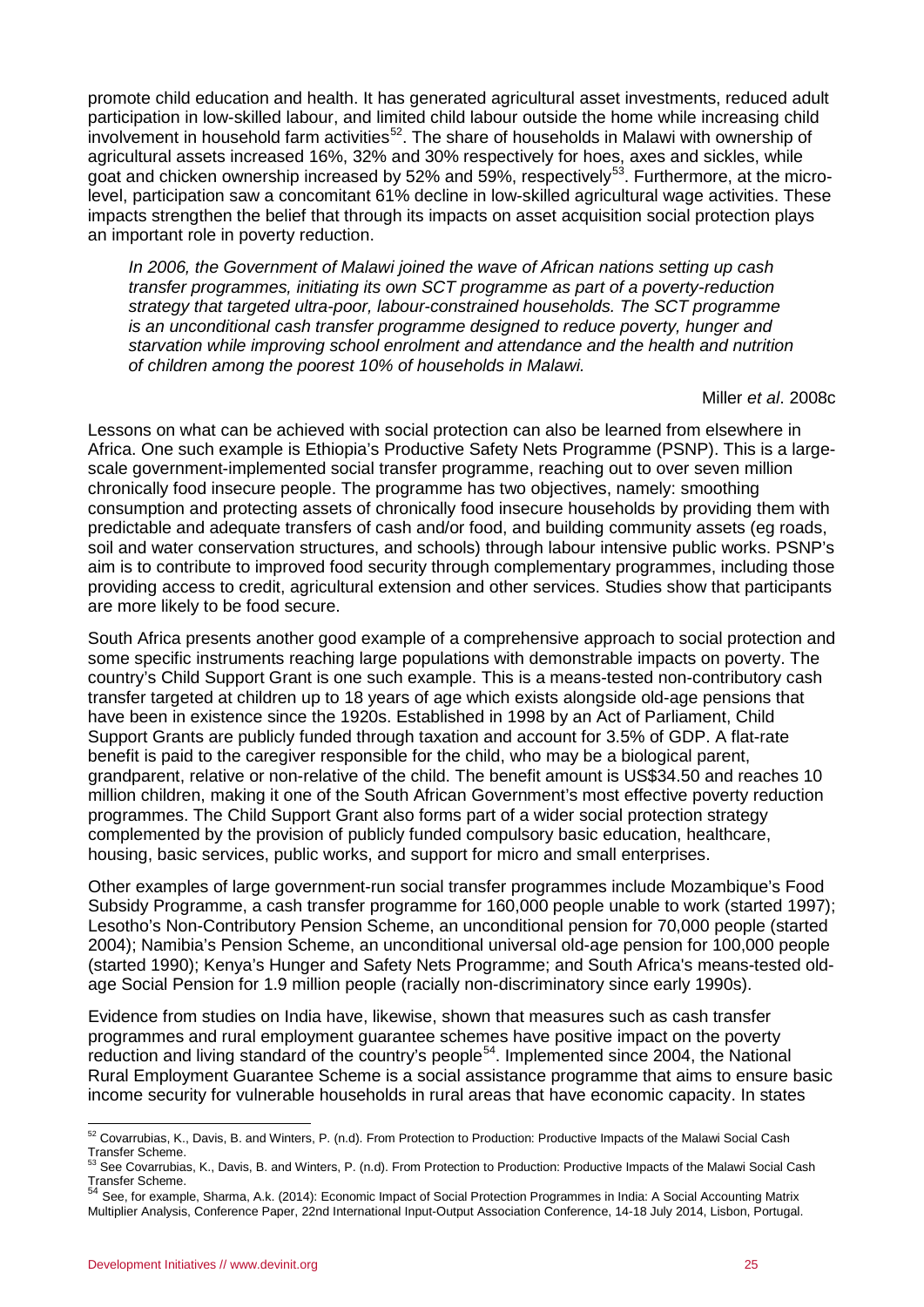such as Kerala, this scheme has had impressive poverty-reducing impacts. In Kenya it was found that the Cash Transfer Programme for Orphans and Vulnerable Children (CT-OVC) had positively impacted the consumption, school enrolment and health outcomes of children and their families<sup>[55](#page-26-2)</sup>. Moreover, the programme was credited with positive impacts on the local economy. In Rwanda, the decline in poverty from 57% in 2006 to 45% in 2011 was mostly attributed to the Vision 2020 Umurenge Social Protection Program that combines public works, cash transfers and other development programmes<sup>56</sup>.

A strong correlation has also been observed in Tajikistan and Malawi between investment in social protection and agricultural outputs. Positive links have also been made between social protection and microfinance in Peru. In the former, small-farm support policy has helped to raise productivity and incomes in agriculture, the sector where most lower income people are found. In the latter, microfinance – which is used as social protection instrument – has helped to raise productivity and incomes of small operators who are increasingly involved in off-farm activities.

#### <span id="page-26-0"></span>**Increased financing support for social protection**

As we saw in the above analysis of the increasing evidence and global support for social protection as a poverty eradication tool, social protection has become a key component of national development plans and poverty reduction strategies, in a growing number of countries. Accordingly, the sector's policy advances have been accompanied by increasing investments that combine the resources of domestic governments and development partners such as multilateral organisations and bilateral donors<sup>[57](#page-26-4)</sup>, using more strategic approaches and holistic planning. In Ghana, Nigeria, and Zambia, for example, there has been a consolidation of social security schemes into unified responses. Similarly, Rwanda has moved towards achieving near universal coverage of health insurance by using community-based health insurance and targeted subsidies. Yet despite these efforts and their future potential, poverty and vulnerability remain high in most developing countries. In Bolivia, for example, approximately 55% of the total population lives in poverty: 76% of the population within rural areas and 45% within urban areas<sup>58</sup>. This persistence of poverty highlights the need for increased investments in social protection in order to reduce poverty and promote human development.

#### <span id="page-26-1"></span>**Contacts**

Charles Lwanga Ntale, Africa Regional Director | [Charles.Lwanga-Ntale@devinit.org](mailto:Charles.Lwanga-Ntale@devinit.org) Marcus Manuel, Special Advisor | [marcus.manuel@devinit.org](mailto:marcus.manuel@devinit.org) Cordelia Lonsdale, Engagement Advisor | [cordelia.lonsdale@devinit.org](mailto:cordelia.lonsdale@devinit.org)

**[www.devinit.org](file:///C:\Users\cordelial\AppData\Local\Microsoft\harpinderc\AppData\Users\danielc\AppData\Local\Microsoft\Windows\Temporary%20Internet%20Files\AppData\Local\Users\charlesntale\AppData\Local\Microsoft\Windows\Temporary%20Internet%20Files\AppData\Local\Microsoft\Windows\INetCache\Content.Outlook\38AFVK0P\www.devinit.org)**

<span id="page-26-2"></span><sup>55</sup> See Republic of Kenya (2012) "Kenya Social Protection Sector Review". Ministry of State for Planning and National Development and Vision 2030. Nairobi, Kenya. 2012.

<span id="page-26-3"></span><sup>&</sup>lt;sup>56</sup> Devereux, S. (2012): 3rd Annual Review of DFID Support to the Vision 2020 Umurenge Programme (VUP), Rwanda. Centre for Social Protection, Institute of Development Studies, UK<br>
<sup>57</sup> Between 2005 said 2015

<span id="page-26-4"></span><sup>57</sup> Between 2005 and 2010, social protection expenditure in Kenya rose from Kenya Shillings 33.4 billion to 57.1 billion, which was equivalent to 2.28% of GDP in 2010. This overall growth in social protection spending was due to increases in spending on the

<span id="page-26-5"></span>contributory programmes, civil service pension, and safety nets (£1 approximately equals Shs 135).<br><sup>58</sup> Arce, J.M. (2013). Social protection systems in Latin America and the Caribbean: Plurinational State of Bolivia. Unite Economic Commission for Latin America and the Caribbean (ECLAC).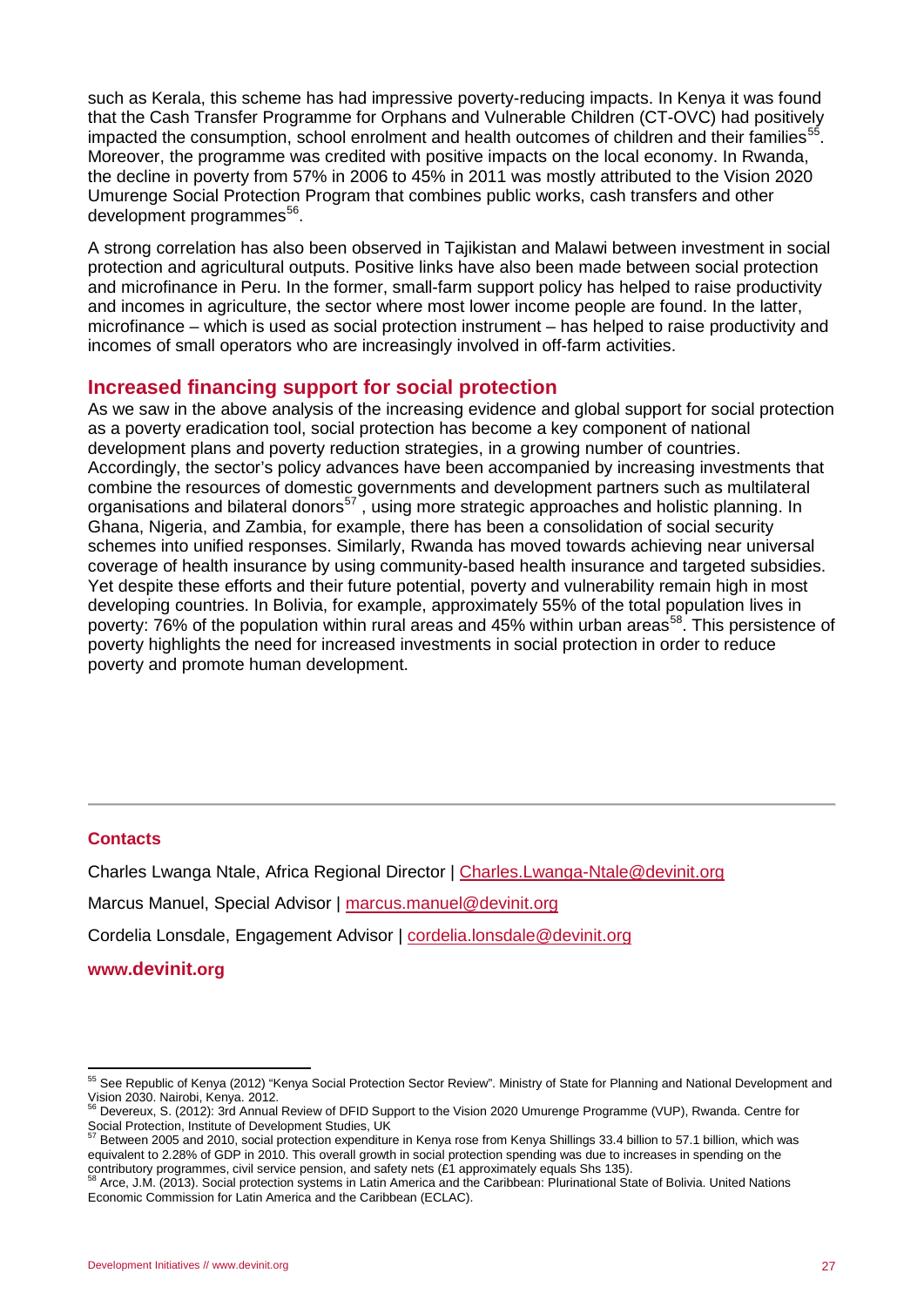# <span id="page-27-0"></span>**Bibliography**

Arce JM (2013) *Social protection systems in Latin America and the Caribbean: Plurinational State of Bolivia*. United Nations Economic Commission for Latin America and the Caribbean (ECLAC).

Behrman JR and Parker SW (2011) *The Impact of the PROGRESA/Oportunidades Conditional Cash Transfer Program on Health and Related Outcomes for the Aging in Mexico*. Population Aging Research Centre, University of Pennsylvania Scholarly Commons.

Chandy L and Gertz G (2011) *Poverty in numbers: The changing state of global poverty from 2005 to 2015*. Global Views Policy Paper. Washington, DC: The Brookings Institution.

Chatham House (2014) S*hared responsibilities for health – a coherent global framework for health financing*, Final Report of the Centre on Global Health Security Working Group on Health Financing, Royal Institute of International Affairs, Chatham House, London.

Chronic Poverty Advisory Network (2014) *The Chronic Poverty Report 2014–2015: The road to zero extreme poverty*.

Covarrubias and Davis B 2012. *Do Unconditional Social Cash Transfer Schemes Have Productive Impacts in Malawi?* One Pager No. 149. IPC-IG Poverty Practice, Bureau for Development Policy, UNDP.

Covarrubias K, Davis B and Winters P (n.d). *From Protection to Production: Productive Impacts of the Malawi Social Cash Transfer Scheme*.

CPRC, DRT and CCFU (2009). *Culture and social protection for the very poor in Uganda – evidence and policy implications*. Kampala, Uganda.

Department for International Development (2013) *Annual review of DFID support to the Ethiopian Productive Safety Nets Programme*, DFID, London.

Department for International Development (2006) *Social protection in poor countries*. Social protection briefing note series, Number 1. A DFID practice paper. [www.gsdrc.org/docs/open/SP17.pdf](http://www.gsdrc.org/docs/open/SP17.pdf)

Development Initiatives (2013) *Investments to End Poverty*. Development Initiatives, UK <http://devinit.org/investments-to-end-poverty>

Development Initiatives (2015) *Improving ODA allocation for a post-2015 world.* Development Initiatives, UK [http://devinit.org/mprovingoda2015](http://devinit.org/#!/post/improvingoda2015)

Development Initiatives (2015) *Getting to zero – coverage and financing of social protection in LDCs*. Development Initiatives, UK [http://devinit.org/getting-to-zero-coverage-and-financing-of](http://devinit.org/getting-to-zero-coverage-and-financing-of-social-protection-in-ldcs)[social-protection-in-ldcs](http://devinit.org/getting-to-zero-coverage-and-financing-of-social-protection-in-ldcs) 

Devereux S. (2012) *3rd Annual Review of DFID Support to the Vision 2020 Umurenge Programme (VUP)*, Rwanda. Centre for Social Protection; Institute of Development Studies, UK.

Devereux S, Roelen K and Ulrichs M (2015) *Where Next for Social Protection? Centre for Social Protection*, Institute of Development Studies, Sussex, March 2015.

Greenhill R, Carter P, Hoy C & Manuel M (2015) *Financing the future – how international public finance should fund a global social compact to eradicate poverty*, Overseas Development Institute London.